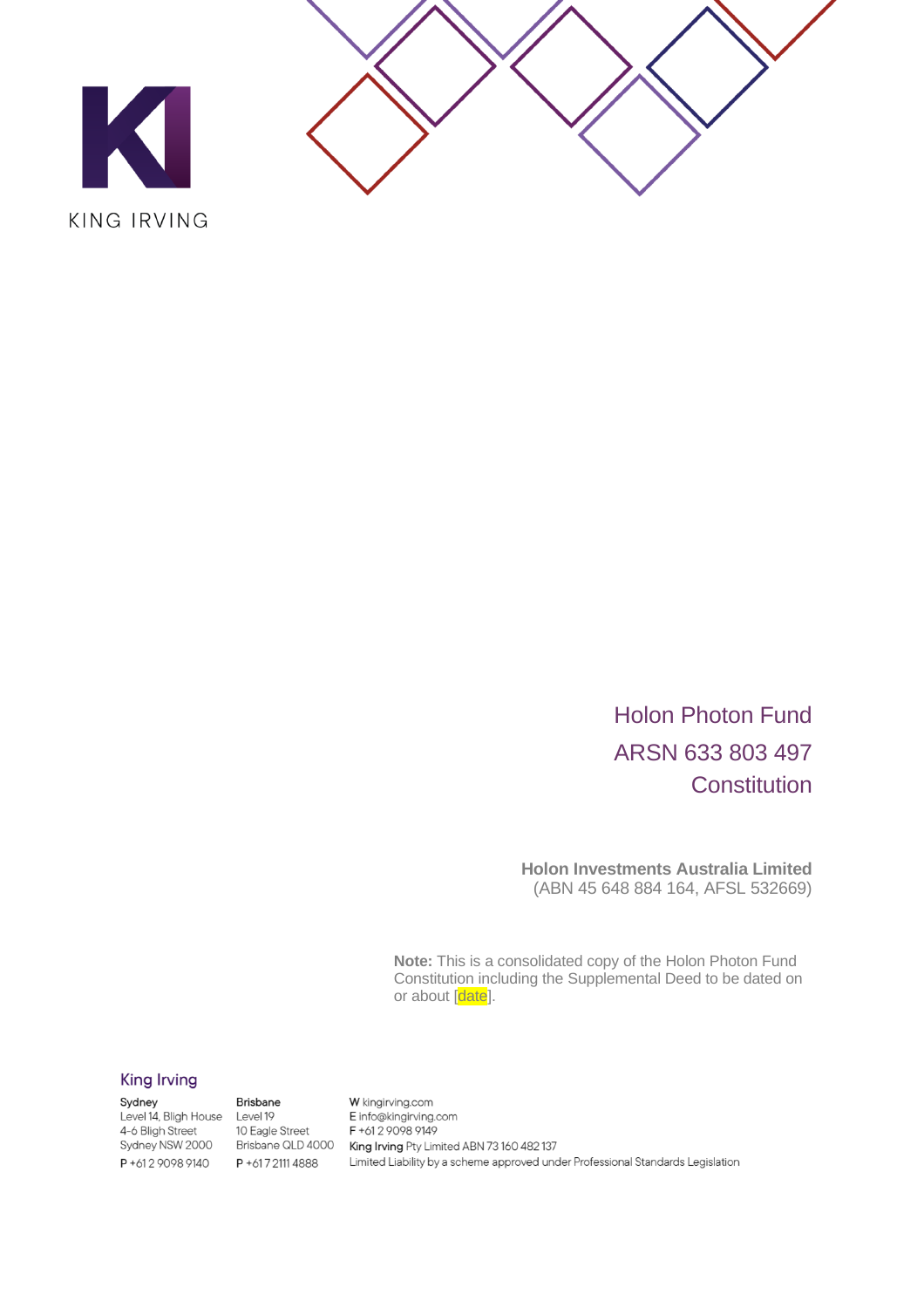# **Index**

| 1.  | Operation of this Deed                                         |                                                              |                |
|-----|----------------------------------------------------------------|--------------------------------------------------------------|----------------|
|     | 1.1                                                            | Operation                                                    | 1              |
|     | 1.2                                                            | Current name                                                 | 1              |
|     | 1.3                                                            | Change of name                                               | 1              |
| 2.  | Definitions and Interpretation                                 |                                                              |                |
|     | 2.1                                                            | <b>Definitions</b>                                           | 1              |
|     | 2.2                                                            | Interpretation                                               | 5              |
|     | 2.3                                                            | Rounding                                                     | 6              |
| 3.  | <b>Corporations Act Relief</b>                                 |                                                              |                |
| 4.  | Constitution and duration of the Trust and effect of this Deed |                                                              |                |
|     | 4.1                                                            | Commencement and duration of Trust                           | 6              |
|     | 4.2                                                            | Deed and its enforceability, inconsistencies, and exclusions | 6              |
|     | 4.3                                                            | Vesting of Trust Fund                                        | 6              |
|     | 4.4                                                            | Identification and separation                                | 6              |
| 5.  |                                                                | Creation and sale of Units                                   | $\overline{7}$ |
|     | 5.1                                                            | Units                                                        | $\overline{7}$ |
|     | 5.2                                                            | <b>Issue Price</b>                                           | $\overline{7}$ |
|     | 5.3                                                            | Satisfaction of Issue Price                                  | $\overline{7}$ |
|     | 5.4                                                            | Different classes of Units                                   | $\overline{7}$ |
| 6.  | Application for and issue of Units                             |                                                              |                |
|     | 6.1                                                            | Form of application                                          | $\overline{7}$ |
|     | 6.2                                                            | Time of Receipt                                              | $\overline{7}$ |
|     | 6.3                                                            | Refusal of applications                                      | $\overline{7}$ |
|     | 6.4                                                            | <b>Issue of Units</b>                                        | $\overline{7}$ |
|     | 6.5                                                            | Uncleared funds                                              | 8              |
|     | 6.6                                                            | <b>Investment Plans</b>                                      | 8              |
| 7.  |                                                                | Certificates or investment advices                           | 8              |
|     | 7.1                                                            | Certificates or investments                                  | 8              |
|     | 7.2                                                            | <b>Holding Statements</b>                                    | 8              |
| 8.  |                                                                | Rights and liabilities of Unit Holders                       | 8              |
|     | 8.1                                                            | <b>Rights of Unit Holders</b>                                | 8              |
|     | 8.2                                                            | Limitation of Unit Holders' liability                        | 8              |
|     | 8.3                                                            | Right of indemnity for tax - AMIT                            | 8              |
| 9.  | Register                                                       |                                                              | 9              |
| 10. | Consolidation and subdivision of Units                         |                                                              | 9              |
| 11. |                                                                | Transfer and transmission of Units                           | 9              |
|     | 11.1                                                           | <b>Transfer of Units</b>                                     | 9              |
|     | 11.2                                                           | <b>Holding Lock</b>                                          | 10             |
| 12. | <b>Redemption Provisions</b>                                   |                                                              |                |
|     | 12.1                                                           | Obligation to redeem                                         | 10             |
|     | 12.1A                                                          | Application of clauses                                       | 10             |
|     | 12.1B                                                          | Time of Receipt                                              | 10             |
|     | 12.2                                                           | Time for redemption                                          | 10             |
|     | 12.3                                                           | Suspension by Responsible Entity                             | 11             |
|     | 12.4                                                           | Other suspension of redemption                               | 11             |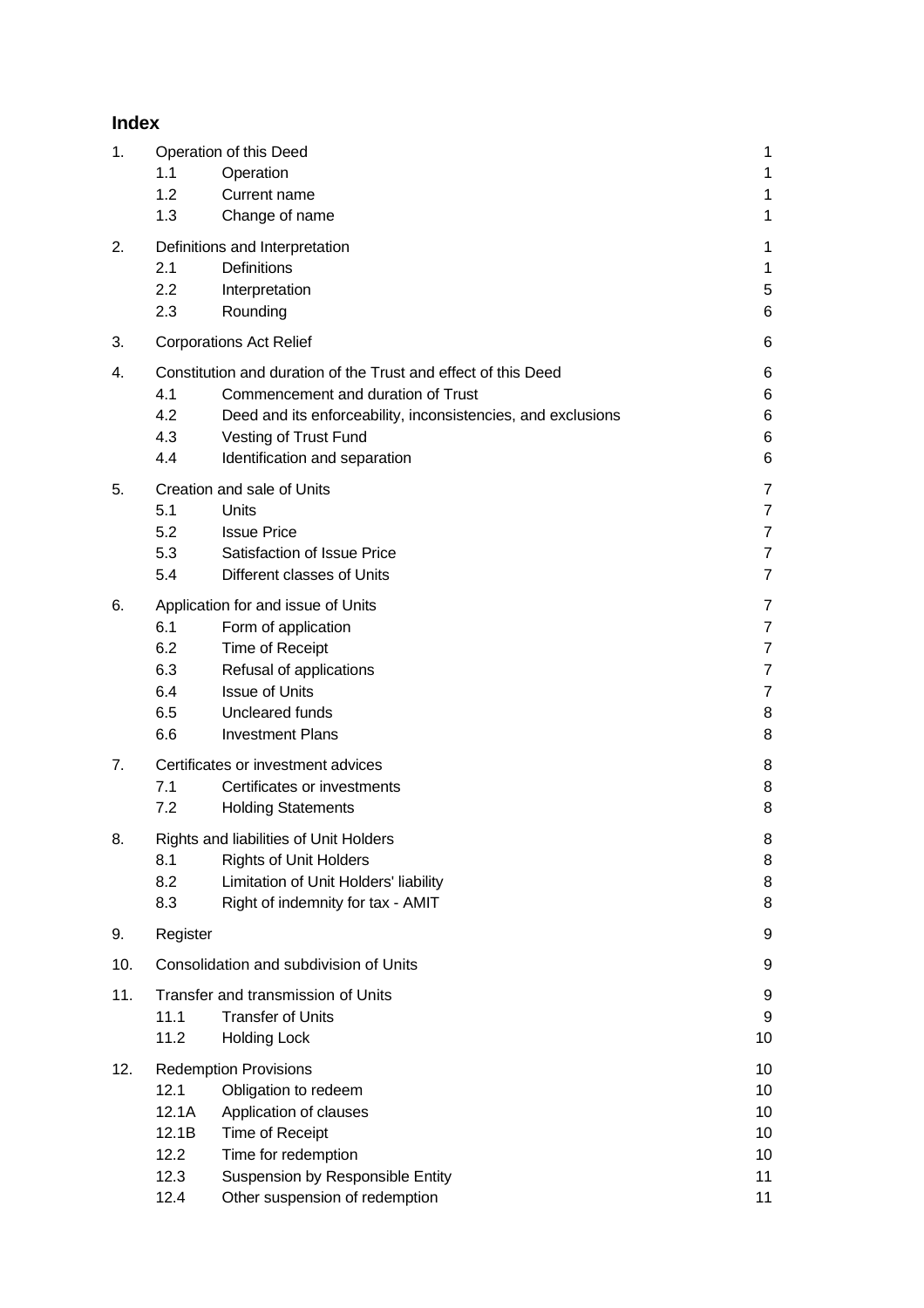|     | 12.5                               | <b>Staggering of Redemption Dates</b>                            | 11              |  |
|-----|------------------------------------|------------------------------------------------------------------|-----------------|--|
|     | 12.6                               | Funding of redemption                                            | 11              |  |
|     | 12.7                               | Resale of Units by Responsible Entity                            | 11              |  |
|     | 12.8                               | <b>Cancellation of Units</b>                                     | 11              |  |
|     | 12.9                               | Transfer of specific assets                                      | 12              |  |
|     | 12.10                              | Compulsory redemption of small holdings                          | 12              |  |
|     | 12.10A                             | Compulsory redemption - AMIT indemnity                           | 12              |  |
|     | 12.11                              | <b>Accrued Income Entitlement</b>                                | 12 <sup>°</sup> |  |
|     | 12.11A                             | Determination of Accrued Income Entitlement                      | 12              |  |
|     | 12.12                              | While the Trust is not Liquid                                    | 13              |  |
|     | 12.13                              | Redeeming via on-market disposal                                 | 13              |  |
|     | 12.14                              | Redeeming via off-market disposal                                | 13              |  |
|     | 12.15                              | When Trust has been suspended from Quotation                     | 14              |  |
|     | 12.16                              | <b>Suspension of Redemptions</b>                                 | 14              |  |
| 13. | Winding-up of Trust                |                                                                  |                 |  |
|     | 13.1                               | Termination by Responsible Entity                                | 14<br>14        |  |
|     | 13.2                               | Termination in accordance with this Deed                         | 14              |  |
|     | 13.3                               | Procedure on winding-up                                          | 14              |  |
|     |                                    |                                                                  |                 |  |
| 14. |                                    | Management and investment of the Trust Fund                      | 15              |  |
|     | 14.1                               | Responsible Entity's powers                                      | 15              |  |
|     | 14.2                               | Appointment of Agents                                            | 15              |  |
|     | 14.3                               | <b>AMIT powers</b>                                               | 15              |  |
|     | 14.4                               | Limitation of liability for AMIT Regime powers                   | 16              |  |
|     | 14.5                               | <b>Clearly Defined Rights</b>                                    | 16              |  |
|     | 14.6                               | Buy backs                                                        | 16              |  |
|     | 14.7                               | Requesting information from Unit Holders                         | 17              |  |
| 15. | Distribution of income and capital |                                                                  |                 |  |
|     | 15.1                               | Determination of Distributable Income                            | 17              |  |
|     | 15.2                               | Power to defer distributions                                     | 17              |  |
|     | 15.3                               | Power to accumulate amounts                                      | 18              |  |
|     | 15.4                               | Income entitlement                                               | 18              |  |
|     | 15.5                               | Time for distribution of income                                  | 19              |  |
|     | 15.6                               | Present entitlement to Distributable Income of the Trust         | 19              |  |
|     | 15.7                               | Reinvestment of income entitlement                               | 19              |  |
|     | 15.8                               | Other distributions                                              | 19              |  |
|     | 15.9                               | Separate accounts                                                | 19              |  |
|     | 15.10                              | Classification of items                                          | 20              |  |
|     | 15.11                              | Attribution of income under AMIT Regime - basis for attribution  | 20              |  |
|     | 15.12                              | Attribution of income under AMIT Regime - AMIT Class Election    | 21              |  |
|     | 15.13                              | Attribution of income under AMIT Regime - Unit Holder objections | 21              |  |
|     | 15.14                              | Classification of Distributable Income                           | 21              |  |
|     | 15.15                              | Unders/Overs                                                     | 22              |  |
|     | 15.16                              | Liability                                                        | 22              |  |
|     |                                    |                                                                  |                 |  |
| 16. | Remuneration<br>16.1               | Responsible Entity's fee                                         | 22<br>22        |  |
|     | 16.2                               | Reimbursement and indemnity                                      | 23              |  |
|     | 16.3                               | Payments to Associates                                           | 23              |  |
|     | 16.4                               | <b>Compliance Committee</b>                                      | 24              |  |
|     | 16.5                               | Waiver or postponement                                           | 24              |  |
|     |                                    |                                                                  |                 |  |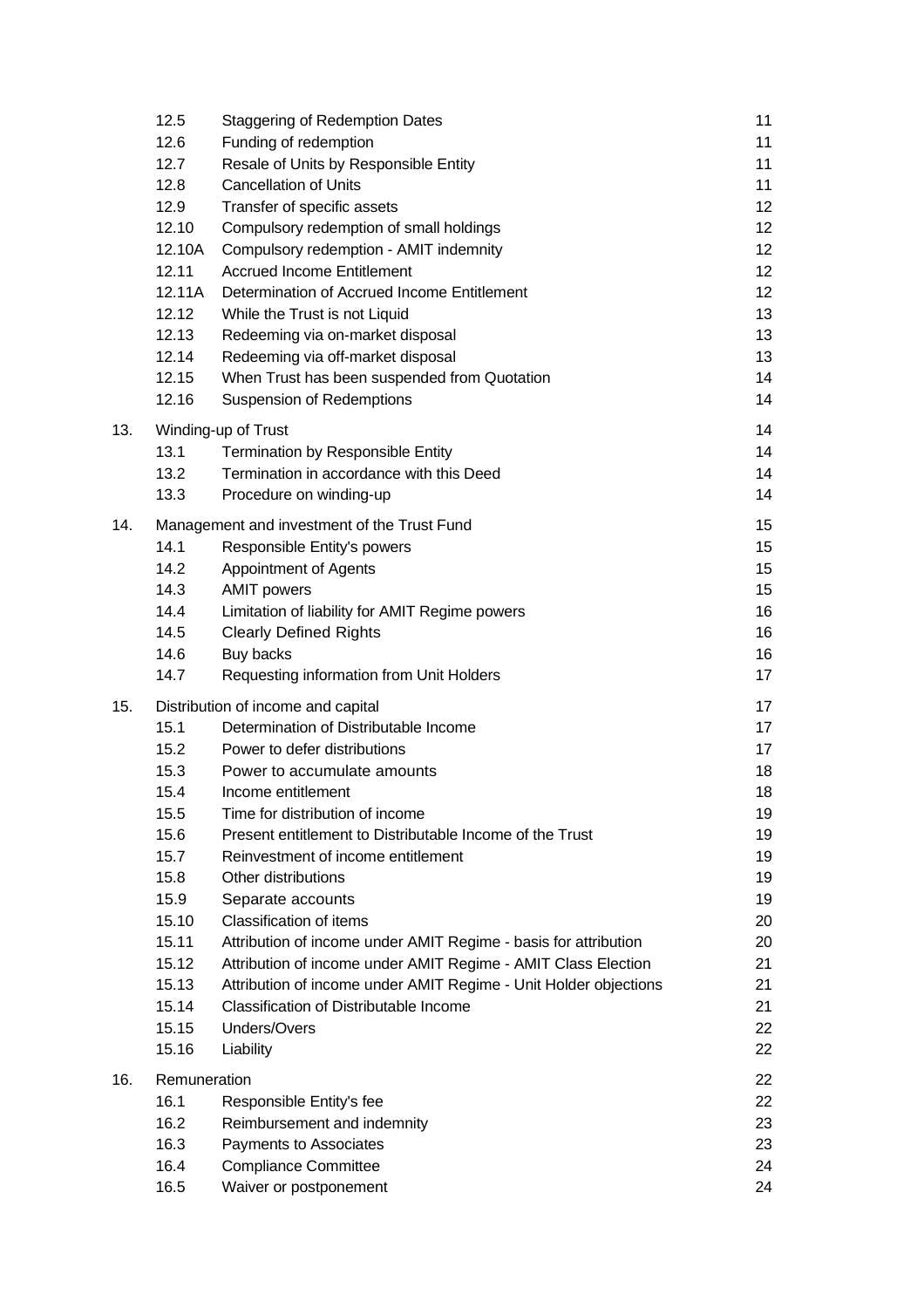|           | 16.6                                                                 | Rebate                                                                                                                                                                                                                                                                                                                                                                                                | 24                                                       |
|-----------|----------------------------------------------------------------------|-------------------------------------------------------------------------------------------------------------------------------------------------------------------------------------------------------------------------------------------------------------------------------------------------------------------------------------------------------------------------------------------------------|----------------------------------------------------------|
| 17.       | 17.1<br>17.2<br>17.3<br>17.4                                         | Retirement and removal of Responsible Entity<br>Removal of Responsible Entity<br>Retirement of Responsible Entity<br>Appointment of new Responsible Entity<br><b>Retirement Payment</b>                                                                                                                                                                                                               | 24<br>24<br>24<br>24<br>24                               |
| 18.       | 18.1<br>18.2<br>18.3<br>18.4<br>18.5<br>18.6<br>18.7<br>18.8<br>18.9 | Responsible Entity's powers, liabilities and indemnities<br><b>General Provisions</b><br>Recovery of duties, charges etc<br>Responsible Entity's interest in the Trust and in transactions<br>Extent of Responsible Entity's discretion<br>Limitation of Responsible Entity's liability<br>Restriction on Responsible Entity's liability<br><b>GST</b><br>GST- inclusive amounts<br>Input tax credits | 24<br>24<br>25<br>25<br>25<br>25<br>25<br>25<br>26<br>26 |
| 19.       | Meetings<br>19.1<br>19.2<br>19.3                                     | Convening and conducting of meetings<br>Proxies<br>Form and effect of resolutions                                                                                                                                                                                                                                                                                                                     | 26<br>26<br>26<br>27                                     |
| 20.       | Amendment to Deed                                                    |                                                                                                                                                                                                                                                                                                                                                                                                       | 27                                                       |
| 21.       | <b>Notices</b>                                                       |                                                                                                                                                                                                                                                                                                                                                                                                       |                                                          |
| 22.       | Mode of payment of moneys to Unit Holders                            |                                                                                                                                                                                                                                                                                                                                                                                                       | 27                                                       |
| 23.       | Change of name of Trust                                              |                                                                                                                                                                                                                                                                                                                                                                                                       | 27                                                       |
| 24.       | <b>Complaints Resolution</b>                                         |                                                                                                                                                                                                                                                                                                                                                                                                       | 27                                                       |
| 25.       | Governing law                                                        |                                                                                                                                                                                                                                                                                                                                                                                                       | 28                                                       |
| 26.       | Severability                                                         |                                                                                                                                                                                                                                                                                                                                                                                                       | 28                                                       |
| 27.       | 27.1<br>27.2<br>27.3<br>27.4                                         | <b>Exchange Rules</b><br>Compliance with Exchange Rules<br>Exchange Rules take precedence<br>Effect of ASIC Class Order relating to constitutions<br>Participation in CHESS                                                                                                                                                                                                                           | 28<br>28<br>28<br>29<br>29                               |
|           |                                                                      | Schedule 1 - Finding list: Corporations Act                                                                                                                                                                                                                                                                                                                                                           | 30                                                       |
| Execution |                                                                      |                                                                                                                                                                                                                                                                                                                                                                                                       | 30                                                       |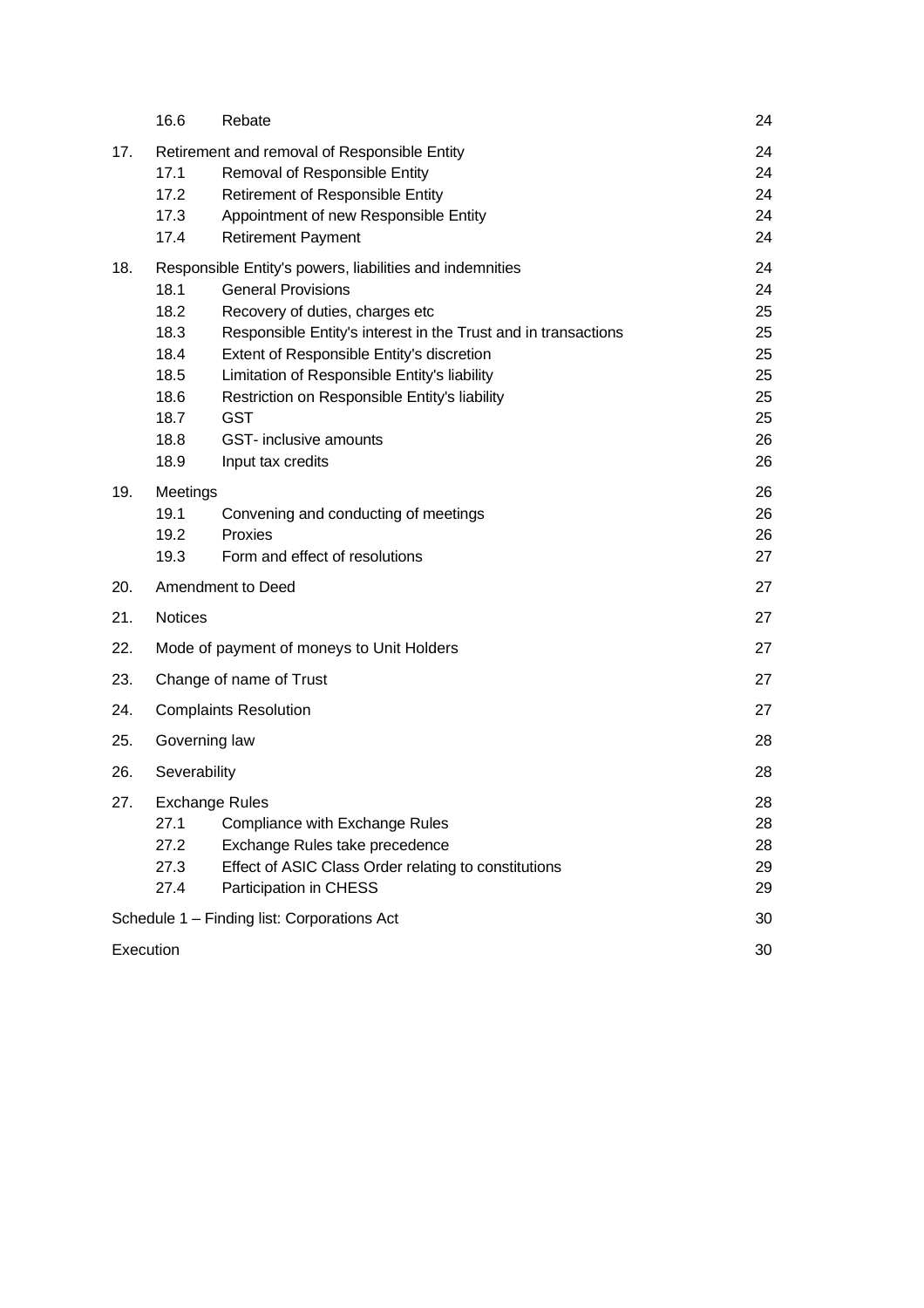# <span id="page-4-0"></span>**1. Operation of this Deed**

## <span id="page-4-1"></span>**1.1 Operation**

Upon registration of this Deed (which was originally constituted pursuant to a trust deed dated 30 May 2019 as a managed investment scheme pursuant to Part 5C.1 of the Corporations Act) as amended this Deed will take effect and be the constitution of the Trust under Part 5C.3 of the Corporations Act.

# <span id="page-4-2"></span>**1.2 Current name**

The Trust is called the Holon Photon Fund or by other name as the Responsible Entity determines from time to time<sup>1</sup>.

#### <span id="page-4-3"></span>**1.3 Change of name**

If the Responsible Entity retires or is removed, its successor as Responsible Entity must, unless otherwise approved by the former Responsible Entity, change the name of the Trust to a name that does not imply an association with the former Responsible Entity or its business.

# <span id="page-4-4"></span>**2. Definitions and Interpretation**

#### <span id="page-4-5"></span>**2.1 Definitions**

In this Deed and in all instruments issued under this Deed, the following expressions, in the absence of contrary intention, have the following meanings:

**Accounting Income** for any period, refers to all the net income of the Trust determined by the Responsible Entity.

**Accrued Income Entitlement** has the meaning given in clause [12.11.](#page-15-3)

**AMIT** has the meaning given to that word in the Tax Act.

**AMIT Class Election** refers to an election made by the Responsible Entity under section 276-20 of the Tax Act.

**AMIT Income Year** refers to a year of income for the purposes of the Tax Act that the Trust is an AMIT.

**AMIT Regime** means the regime for the taxation of AMITs, as set out in the following legislation:

- (a) *Tax Laws Amendment (New Tax System for Managed Investment Trusts) Act 2016* (Cth):
- (b) *Income Tax Rates Amendment (Managed Investment Trusts) Act 2016* (Cth);
- (c) *Medicare Levy Amendment (Attribution Managed Investment Trusts) Act 2016* (Cth); and
- (d) *Income Tax (Attribution Managed Investment Trusts - Offsets) Act 2016* (Cth).

**AMMA Statement** has the meaning given to that phrase in section 276-460 of the Tax Act.

**ASIC** refers to the Australian Securities and Investments Commission, including its delegates.

**Associate** refers to an associate as defined in Division 2 of Part 1.2 of the Corporations Act and **Associated** has a corresponding meaning.



<sup>1</sup> See Corporations Regulation 5C.1.02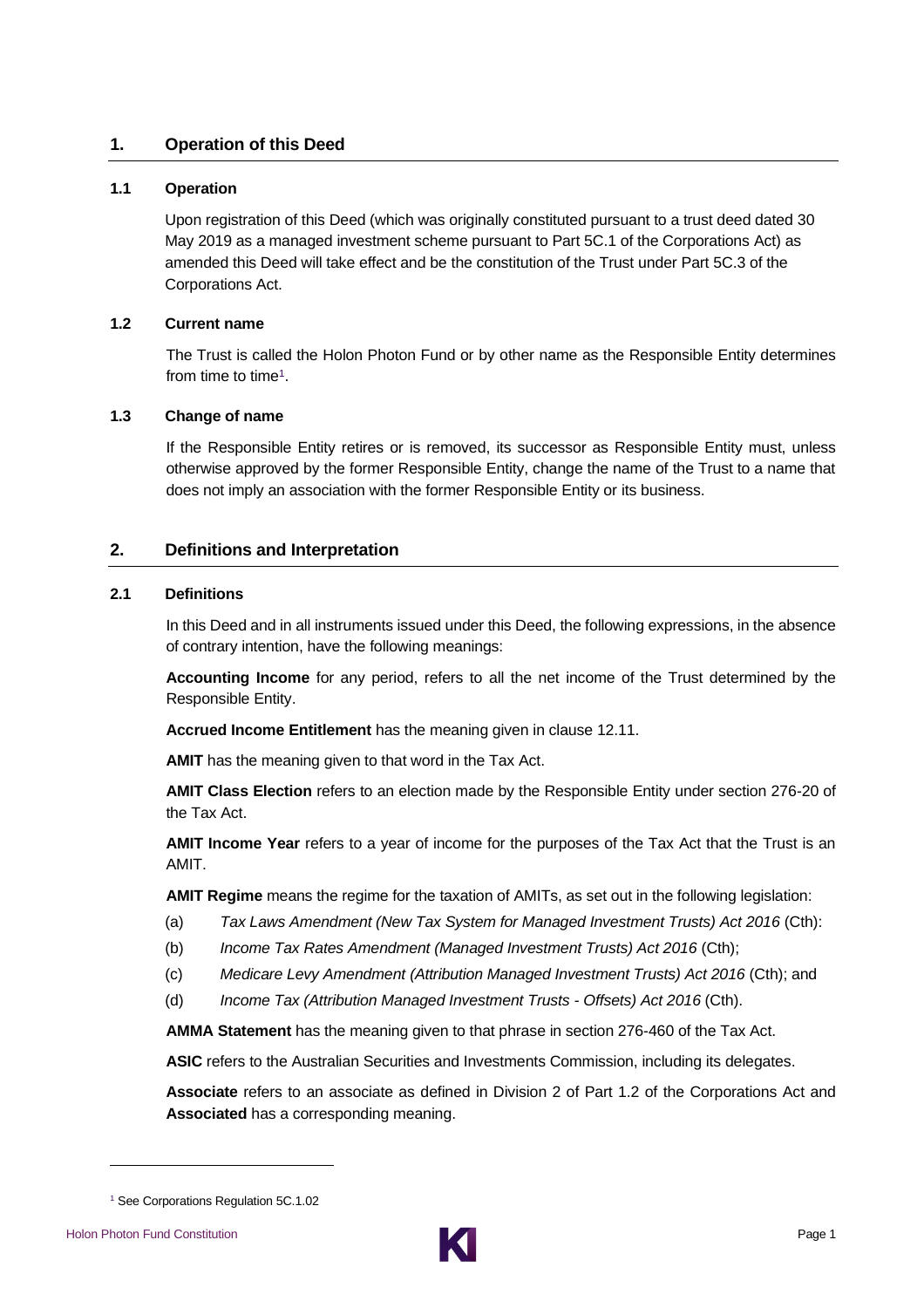**AQUA Product** has the meaning given in the ASX Operating Rules.

**AQUA Product Issuer** has the meaning given in the ASX Operating Rules.

**ASIC Relief** an exemption or declaration granted by ASIC which gives release from certain provisions of the Corporations Act.

**ASX** refers to ASX Limited (ACN 008 624 691).

**ASX AQUA Rules** refers to Schedules 10 and 10A of the ASX Operating Rules and ASX Procedures and any other rules that govern the listing or transfer of AQUA Products, as those rules are amended or replaced from time to time.

**ASX Listing Rules** means the listing rules of ASX and any other rules of ASX which are applicable while the Trust or a Listed class is Quoted, as amended or replaced from time to time, except to the extent of any express written waiver by ASX.

**ASX Operating Rules** means the operating rules of ASX, as amended or replaced from time to time.

**ASX Procedures** means the procedures of ASX, as amended or replaced from time to time**.**

**Auditor** refers to the Auditor of the Trust.

**Business Day** means a day other than a Saturday or Sunday or public or bank holiday in Sydney.

**CBOE** means Cboe Australia Pty Ltd (ACN 129 584 667).

**CHESS** has the meaning given in the ASX Listing Rules.

**class** means a class of Units.

**Clearly Defined Rights** means where the rights to income and capital arising from each of the Units in the Trust are "clearly defined" at all times during the relevant Financial Year, for the purposes of section 276-10(1)(b) of the Tax Act.

**Compliance Committee** the compliance committee for the purposes of Part 5C.5 of the Corporations Act.

**Constituent Documents** has the same meaning as the phrase "constituent documents'' in section 276-210(3) of the Tax Act.

**Corporations Act** means the *Corporations Act 2001* (Cth).

**Current Unit Value** refers to an amount equal to the Net Asset Value of the Trust divided by the number of Units in issue.

**Deed** refers to this deed as amended from time to time.

**Deferred Distribution Amount** means, in respect of an Interim Distribution Period, any Distributable Income of the Trust for the Distribution Period which the Responsible Entity determines to defer the distribution under clause [15.2.](#page-20-3)

**Derivatives** means a contract whose value depends on or derives from the value of an underlying asset, reference rate or index and includes, without limitation, options, futures, swaps and forward contracts.

**Determined Member Component** has the meaning given to that phrase in section 276-205 of the Tax Act.

**Determined Trust Component** has the meaning given to that phrase in section 276-205 of the Tax Act.

**Distributable Amount** means the Distributable Income of the Trust for a Distribution Period that is to be distributed to Unit Holders under clause [15.4.](#page-21-1)

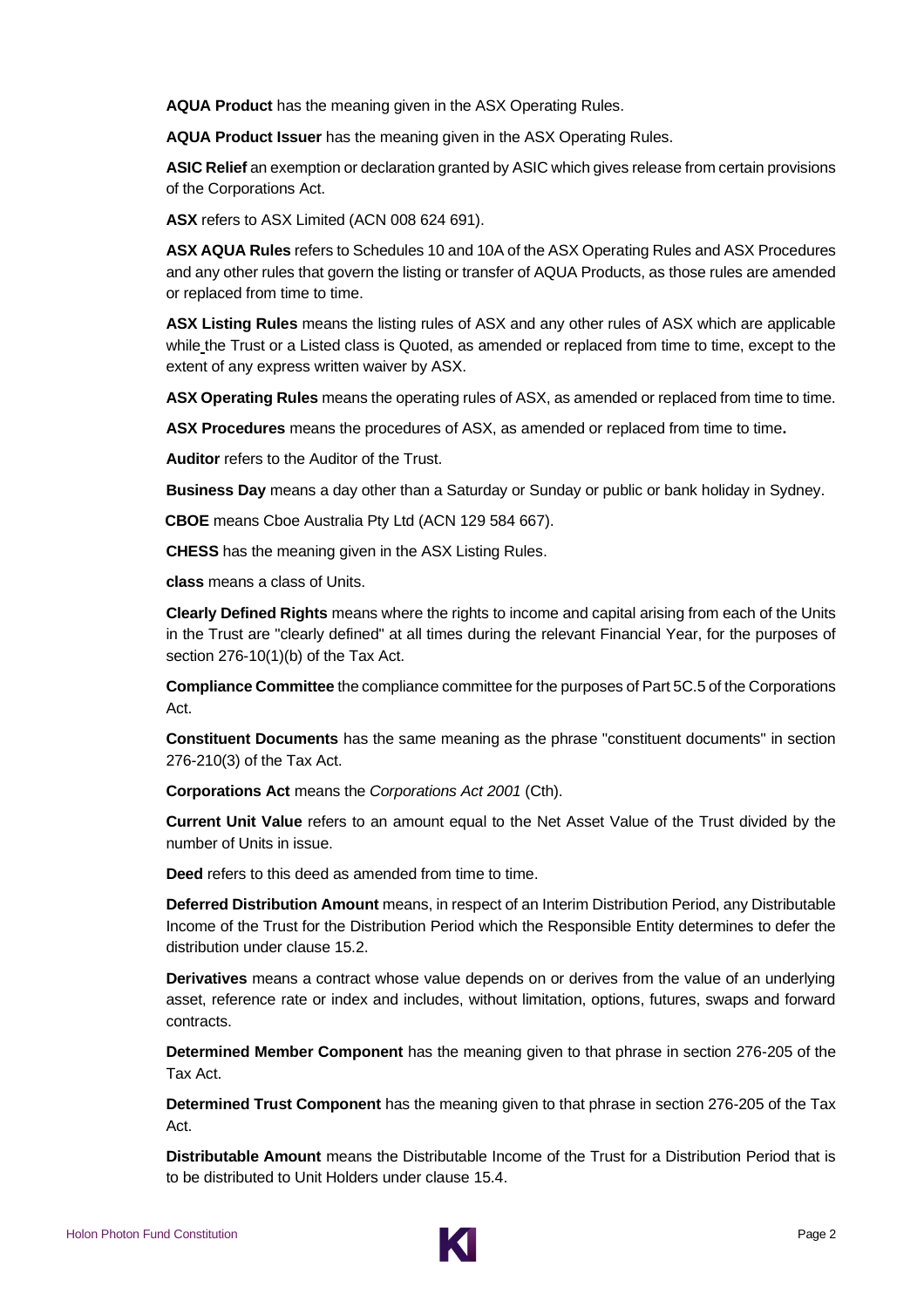**Distributable Income** refers to the distributable income of the Trust determined in accordance with clause [15.](#page-20-1)

**Distribution Date** refers to the date fixed by the Responsible Entity for the distribution of the Distributable Income of the Trust for each Distribution Period, being not later than 90 days after the end of a Distribution Period.

**Distribution Period** means a period of not more than 12 months as determined by the Responsible Entity and notified to the Unit Holders or specified in a Product Disclosure Statement or other offer document. Where the termination of the Trust occurs during a Distribution Period, the last Distribution Period will end on the date of termination. The Responsible Entity may change the duration or dates of the commencement or end of Distribution Periods.

**Exchange** means the ASX or any other Australian domiciled securities exchange, including CBOE.

**Exchange Listing Rules** means the ASX Listing Rules or the equivalent rules of any other Exchange as amended or replaced from time to time, except to the extent of any express written waiver by an Exchange.

**Exchange Operating Rules** means the ASX Operating Rules or the equivalent rules of any other Exchange, as amended or replaced from time to time.

**Exchange Rules** means the ASX AQUA Rules or the equivalent rules of any other Exchange.

**Exchange Settlement Rules** has the meaning given under the ASX Operating Rules or the equivalent rules of any other Exchange.

**Extraordinary Resolution** means an extraordinary resolution of the Trust, as defined in the Corporations Act.

**Final Distribution Period** means a Distribution Period that ends on the last day of a Financial Year.

**Financial Year** refers to a period of 12 months ending on 30 June or on another date as determined by the Responsible Entity and notified to the Unit Holders and includes the period commencing on the date of commencement of the Trust and ending on the next occurring 30 June or other date as aforesaid. Where the Trust is terminated, the last Financial Year of the Trust will end on the date the Trust is terminated.

**First Offer Document** means the first Offer Document issued for the Trust or for a class.

**GST** refers to a goods and services tax, value added tax, consumption tax or a similar tax or a tax on services only.

**GST Act** refers to the *A New Tax System (Goods and Services Tax) Act 1999* (Cth).

**Holding Lock** has the same meaning given to the term by the Exchange from time to time, a facility that prevents securities from being deducted from, or entered into, a holding under a transfer or conversion.

**Income Tax Assessment Act** refers to the *Income Tax Assessment Act 1936* or the *Income Tax Assessment Act 1997*, as may be applicable.

**Interim Distribution Period** means a Distribution Period that does not end on the last day of a Financial Year.

**Issue Price** refers to the price at which Units are issued or sold under clause [5.2.](#page-10-2)

**Liabilities** means all present liabilities of the Trust, including any provision which the Responsible Entity decides should be taken into account in determining the liabilities of the Trust.

**Liquid** has the same meaning as in the Corporations Act.

**Listed class** means a class of Units which is Quoted.

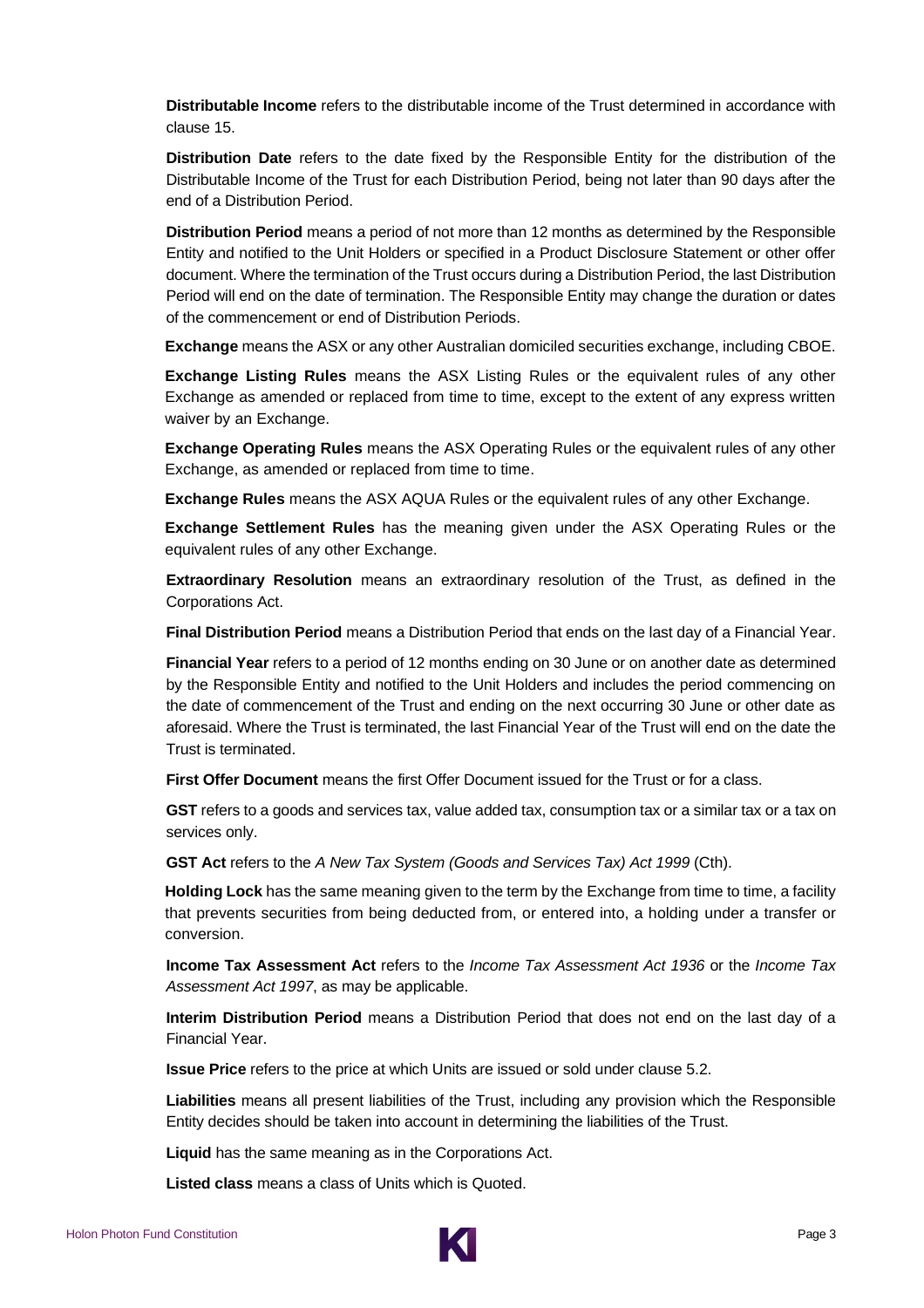**Market Value** of an investment refers its market value in a manner determined by the Responsible Entity in consultation with the Auditor or other person independent of the Responsible Entity approved by the Compliance Committee.

**Member Component** has the meaning given to that phrase in section 276-210 of the Tax Act.

**Member Objection Choice** refers to a choice made by a Unit Holder under the AMIT Regime for the Unit Holder's Determined Member Component to be the Unit Holder's Member Component. including a choice made by a Unit Holder under section 276-205(5) of the Tax Act.

**Minimum Redemption Amount** means the amount as determined by the Responsible Entity.

**month** refers to calendar month.

**Net Asset Value** means the Total Asset Value of the Trust less the Liabilities.

**Non-AMIT Income Year** refers to a Financial Year which is not an AMIT Income Year.

**Over** has the meaning given to that phrase in section 276-345 of the Tax Act.

**person** includes, corporation, trust, fund, firm, body or individual.

**Prescribed Time** means 2pm on each Business Day or other time as the Responsible Entity determines.

**Product Disclosure Statement** has the same meaning as in the Corporations Act.

**Quoted** means where the Trust or a Listed class is quoted on the Exchange trading platform.

**Redemption Amount** refers to an amount equal to the number of Units to be redeemed, multiplied by the relevant Redemption Price, less any amount owing to the Responsible Entity by the redeeming Unit Holder.

**Redemption Date** means the date and time determined by the Responsible Entity in accordance with clause[s 12.2](#page-13-5) and [12.12](#page-16-0) with effect from which a Unit is to be redeemed and for the avoidance of doubt, there may be more than one "Redemption Date" on any day".

**Redemption Notice** means a notice in the form (which need not be in writing) as the Responsible Entity may specify given by a Unit Holder to the Responsible Entity for the purposes of clause [12.1.](#page-13-2)

**Redemption Price** subject to clauses [12.11](#page-15-3) and [12.12,](#page-16-0) refers to the Current Unit Value on the Redemption Date, less the transaction costs (if any) as the Responsible Entity determines.

**Register** means the register of Unit Holders maintained in accordance with clause [9.](#page-12-0)

**Registered** means recorded in the Register.

**Registered Scheme** means a managed investment scheme registered under the Corporations Act.

**Regulatory Requirements** refers to the operation of each of the following, to the extent applicable:

- (a) Exchange Rules, if the Trust or a Listed class is Quoted;
- (b) CHESS;
- (c) Corporations Act; and
- (d) any applicable ASIC Relief.

**Relief** means a class order, an exemption, declaration, modification or other instrument granted or issued by ASIC in connection with the Responsible Entity or the Trust and includes any amended or substituted class order, exemption, declaration, modification or other instrument.

**Responsible Entity** refers to the company which is registered with ASIC as the single responsible entity for the Trust under the Corporations Act.

**Special Resolution** means a resolution of which notice has been given in accordance with this Deed

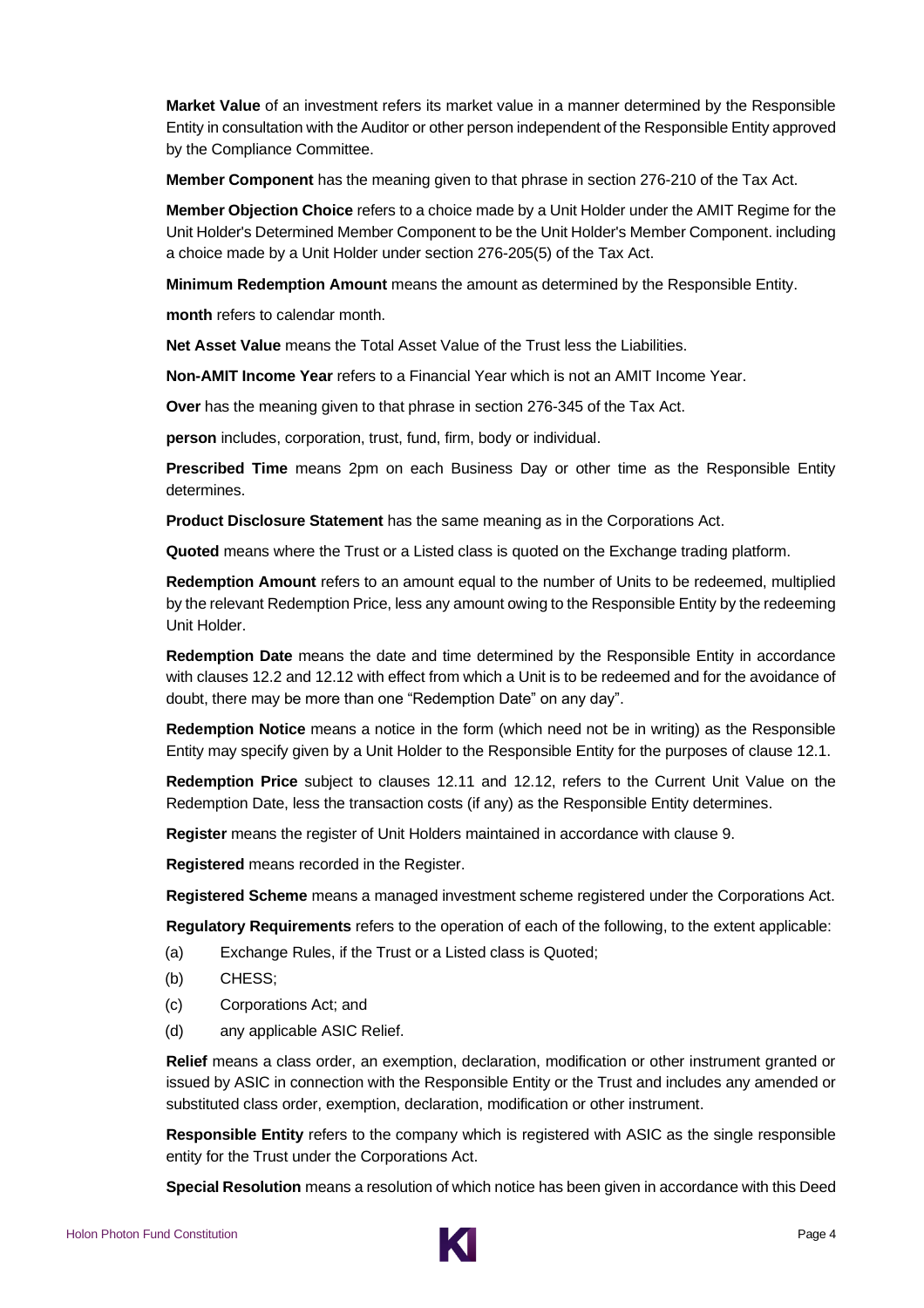(and if the Trust is a Registered Scheme, then the Corporations Act) and that has been passed by at least 75 percent of the votes cast by Unit Holders entitled to vote on the resolution.

**tax** includes any tax (including goods and services tax), duty (including financial institutions duty and stamp duty), impost and the like and includes any interest or penalty or the like imposed on those amounts.

**Tax Act** refers to the *Income Tax Assessment Act 1936* (**1936 Act**), the *Income Tax Assessment Act 1997* (**1997 Act**) or both the 1936 Act and the 1997 Act, as appropriate.

**Total Asset Value** means the aggregate of:

- the Market Value of all the assets of the Trust, including cash and amounts owing to the (a) Trust;
- $(b)$ any prepayment of expenditure;
- $(c)$ any unpaid amounts;
- $(d)$ other increments or decrements as the Auditor approves be included; and
- $(e)$ any capital expenditure not included in the Market Value of the assets of the Trust.

**transaction costs** means an amount (if any) as determined by the Responsible Entity accruing to the Trust for the actual or anticipated expenses associated with an issue or redemption of Units or the investment of application moneys, or the acquisition or disposal of assets to fund the redemption.

**Trust** refers to the trust governed by this Deed, called the Holon Photon Fund.

**Trust Commencement Date** means 30 May 2019.

**Trust Component** has the meaning given to that phrase in section 276-260 of the Tax Act.

**Trust Fund** means all investments and property held by the Responsible Entity on the trusts of this Deed from time to time but excluding the Distributable Income as has been credited to a distribution account in accordance with clause [15.](#page-20-1)

**Under** has the meaning given to that phrase in section 276-345 of the Tax Act.

**Undistributed Deferred Distribution Amount** means, in respect of a Distribution Period. any Deferred Distribution Amounts from a prior Distribution Period in the Financial Year which have not otherwise been distributed to a Unit Holder under clause [15.4](#page-21-1) at the end of the Distribution Period.

**Unit** means an interest in the Trust Fund in accordance with this Deed.

**Unit Holder** refers to a person for the time being registered as the holder of a Unit, and includes persons jointly registered and unless the context requires otherwise, a reference in this Deed, the Corporations Act or any document to a member, is to be construed as a reference to a Unit Holder.

# <span id="page-8-0"></span>**2.2 Interpretation**

- $(a)$ References to statutes or other laws include all regulations and other instruments and amendments, regulations, replacements and consolidations.
- $(b)$ Unless the context otherwise requires, definitions in the Corporations Act are used with the same meaning.
- Singular includes the plural and vice versa. A gender includes the other genders. Headings  $(c)$ do not affect the interpretation of this Deed.
- References to "including" and "for example" mean "including without limitation" and "include"  $(d)$ and "includes" have corresponding meanings.
- $(e)$ Where a provision in this Deed is stated to apply subject to the Exchange Rules and while the Trust or a Listed class is Quoted, it applies only while the Units are Quoted.

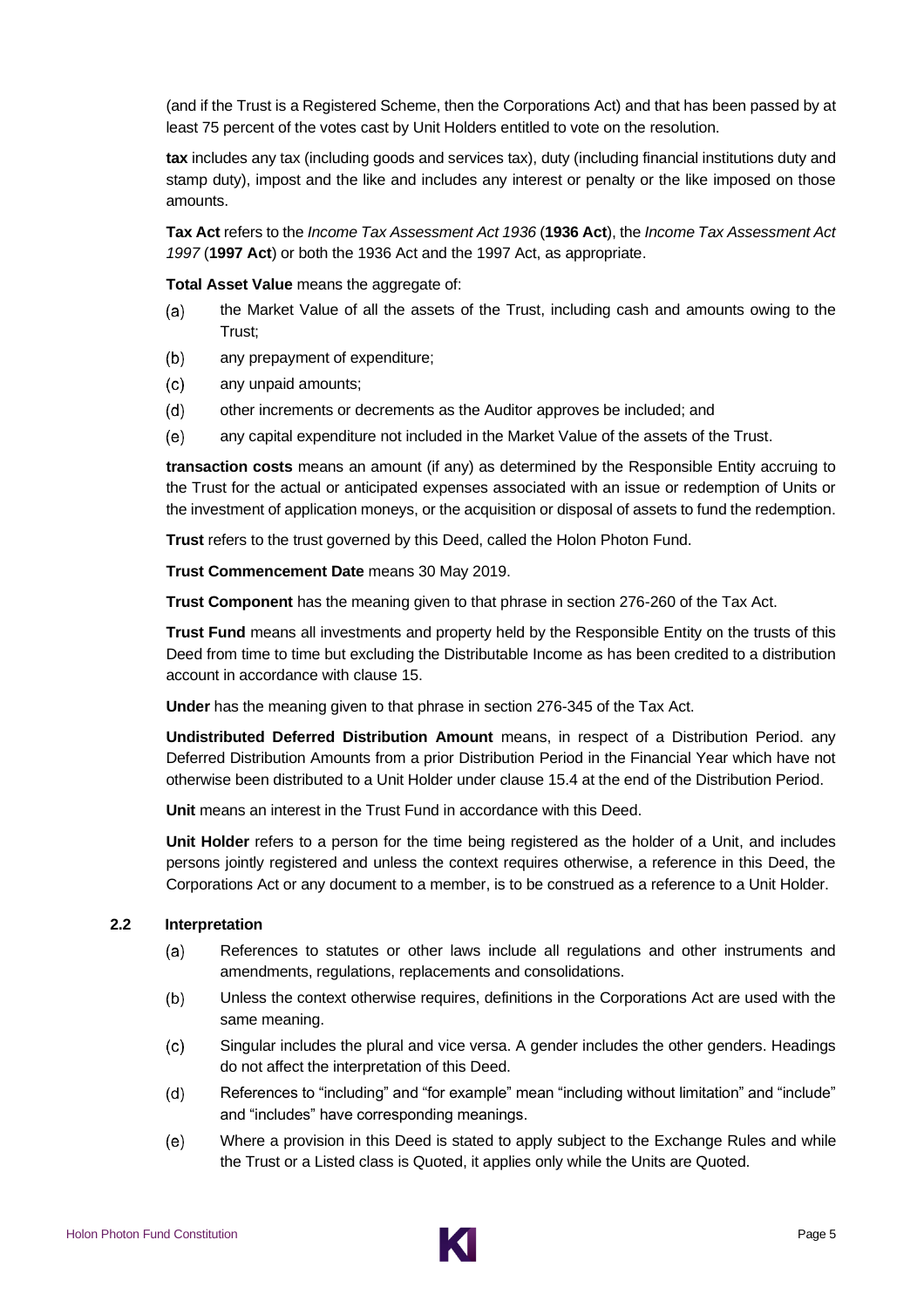# <span id="page-9-0"></span>**2.3 Rounding**

All calculations under this Deed will be rounded up or down and to the number of decimal places (not less than 2 decimal places of \$1) determined by the Responsible Entity. Total amounts payable to or by a person including a fraction of a cent may be rounded up or down to the nearest cent as determined by the Responsible Entity. Entitlements to Units may be rounded up or down and to the number of decimal places (not less than 2 decimal places of a Unit) as determined by the Responsible Entity.

# <span id="page-9-7"></span><span id="page-9-1"></span>**3. Corporations Act Relief**

- Where the effect or benefit of any Relief is conditional on or dependant upon this Deed  $(a)$ containing provisions to a certain effect, those provisions will be deemed to be incorporated in this Deed and will prevail to the extent of any inconsistency.
- $(b)$ Without limiting clause [3\(a\),](#page-9-7) terms of any Relief will prevail over any provision of this Deed to the extent of any inconsistency.

# <span id="page-9-2"></span>**4. Constitution and duration of the Trust and effect of this Deed**

# <span id="page-9-3"></span>**4.1 Commencement and duration of Trust**

- $(a)$ The Trust commenced on Trust Commencement Date and, subject to terminating earlier in accordance with this Deed, will terminate on the earliest of:
	- (i) a date which the Unit Holders determine by Extraordinary Resolution;
	- (ii) the date on which the Trust terminates under this Deed or by law; or
	- (iii) 80 years less one (1) day from the date of the creation of the Trust

# <span id="page-9-4"></span>**4.2 Deed and its enforceability, inconsistencies, and exclusions**

- This Deed is the constitution of the Trust for the purposes of the Corporations Act and its  $(a)$ provisions is legally enforceable by the Unit Holders against the Responsible Entity and by the Responsible Entity against each Unit Holder and all persons claiming through a Unit Holder as if they were parties to this Deed.
- $(b)$ Despite anything in this Deed, to the extent that a clause of this Deed is inconsistent with the provisions of the Corporations Act applicable to registered managed investment schemes, that provision is of no effect to the extent of the inconsistency, but not otherwise.
- $(c)$ To the maximum extent permitted by law, all restrictions on the exercise of the Responsible Entity's powers or obligations which might otherwise be implied or imposed by law are expressly excluded, including any restriction or obligation of the Responsible Entity in its capacity as responsible entity of the Trust arising under any legislation other than the Corporations Act.

# <span id="page-9-5"></span>**4.3 Vesting of Trust Fund**

The Trust Fund is and will be vested in and held by the Responsible Entity on trust for the Unit Holders on the terms of this Deed.

# <span id="page-9-6"></span>**4.4 Identification and separation**

The assets of the Trust vest in the Responsible Entity, but must be clearly identified as property of the Trust and held separately from the assets of the Responsible Entity and any other managed investment scheme if and to the extent that the Corporations Act so requires.

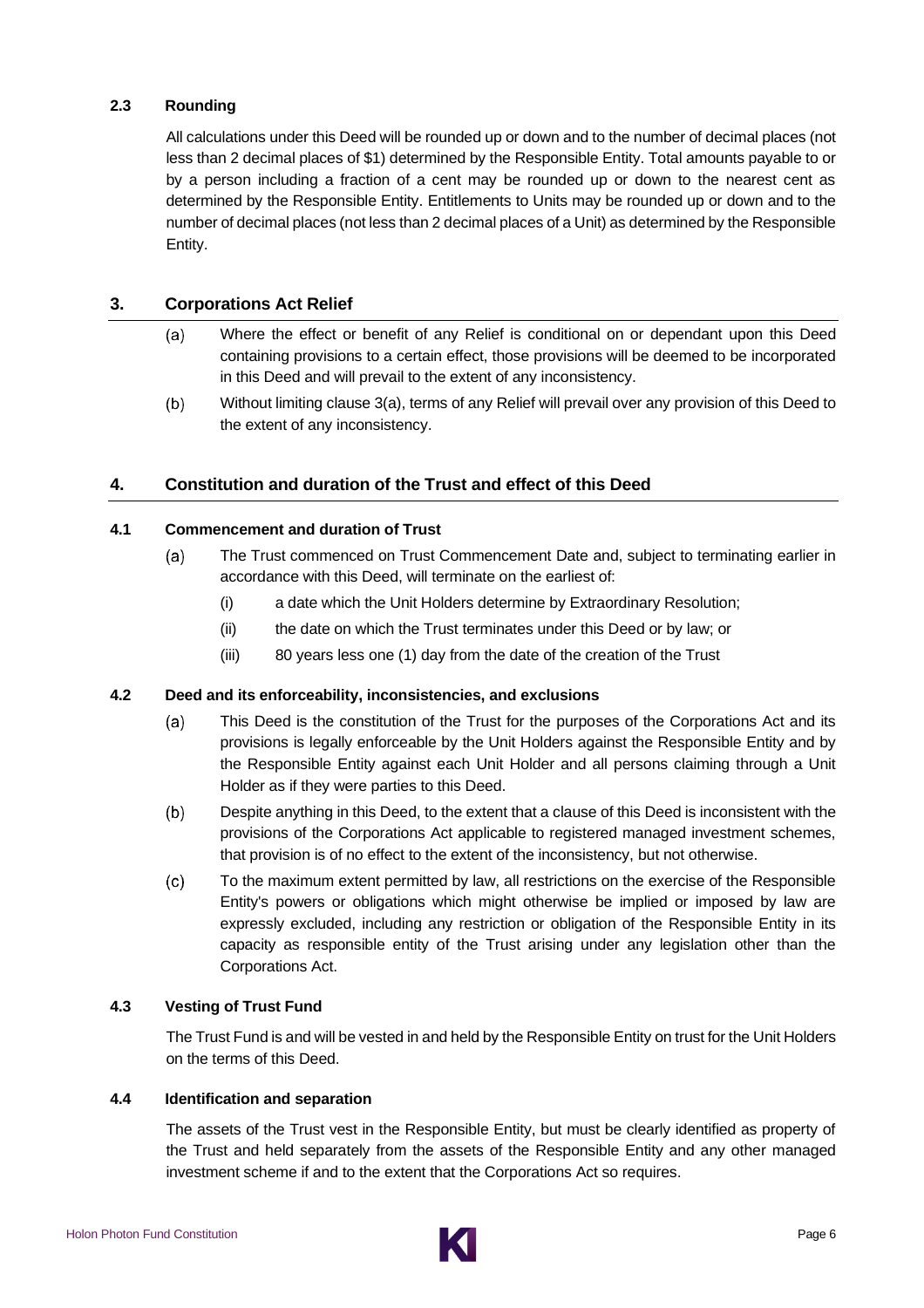# <span id="page-10-0"></span>**5. Creation and sale of Units**

## <span id="page-10-1"></span>**5.1 Units**

The beneficial interest in the Trust is and will be divided into Units. Subject to the terms of issue, every Unit confers an equal interest in the Trust but not an interest in any particular part of the Trust. The Responsible Entity may create and issue fractions of Units, calculated to not less than the second decimal place, which will be dealt with for the purposes of this Deed as Units, but in the proportion that the fraction bears to a whole Unit.

## <span id="page-10-2"></span>**5.2 Issue Price**

- $(a)$ Subject to clauses 5.2(b) and 15.7, the Issue Price for Units (including Units which have been repurchased by the Responsible Entity under the provisions of clause [12](#page-13-1) and offered for resale) will be the Current Unit Value last determined prior to the issue or sale, together with the transaction costs (if any) as the Responsible Entity determines.
- $(b)$ For Units offered under a First Offer Document, the Issue Price is \$1.00.

#### <span id="page-10-3"></span>**5.3 Satisfaction of Issue Price**

The Issue Price may be satisfied in the manner the Responsible Entity determines, including by payment of cash or by transfer to the Responsible Entity at their Market Value of investments acceptable to the Responsible Entity, or by a combination of these methods.

## <span id="page-10-10"></span><span id="page-10-4"></span>**5.4 Different classes of Units**

- $(a)$ The Responsible Entity may issue Units with special rights or restrictions and those rights and restrictions will prevail over any inconsistent provisions of this Deed.
- $(b)$ Without limiting paragraph [\(a\),](#page-10-10) where different classes of Units are created, the Issue Price and Redemption Price of those Units, and their income and capital rights, will be adjusted to reflect fees, costs and expenses properly referable to those classes.

# <span id="page-10-5"></span>**6. Application for and issue of Units**

# <span id="page-10-6"></span>**6.1 Form of application**

Subject to the Regulatory Requirements, an application for Units must be in the form the Responsible Entity determines. Subject to the terms of any Relief, the Responsible Entity may determine that the application need not be in writing. The amount or value of the consideration for Units must be dealt with, held and, where relevant, returned as required by the Regulatory Requirements.

# <span id="page-10-7"></span>**6.2 Time of Receipt**

The Responsible Entity may determine that an application for Units or application money or property received by the Responsible Entity after the Prescribed Time will be deemed to have been received on the next Business Day.

## <span id="page-10-8"></span>**6.3 Refusal of applications**

The Responsible Entity may, without giving any reason, refuse or accept all or part of an application.

#### <span id="page-10-9"></span>**6.4 Issue of Units**

Units will be issued with effect from the date determined by the Responsible Entity.

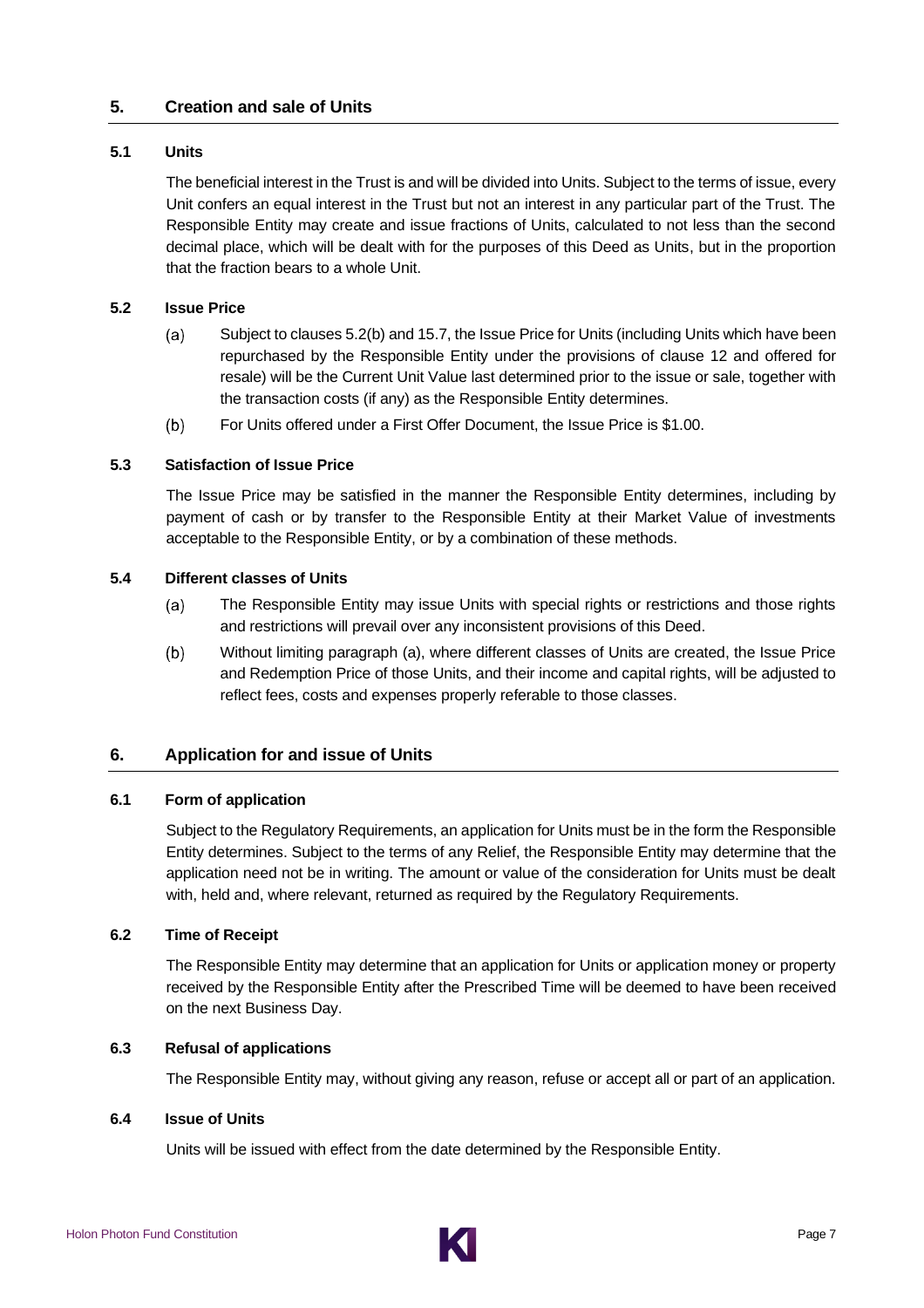# <span id="page-11-0"></span>**6.5 Uncleared funds**

Where uncleared funds representing application moneys are not cleared in the ordinary course, any Units thus created are void.

## <span id="page-11-1"></span>**6.6 Investment Plans**

The Responsible Entity may establish regular savings, top-up, switching and other investment plans on the terms it determines.

# <span id="page-11-2"></span>**7. Certificates or investment advices**

## <span id="page-11-3"></span>**7.1 Certificates or investments**

- $(a)$ The Responsible Entity may determine whether or not certificates or investment advices will be issued for Units.
- $(b)$ The Responsible Entity may cancel or replace any certificates or investment advices in the circumstances and subject to the conditions determined by the Responsible Entity.
- $(c)$ Certificates and investment advices may be prepared as the Responsible Entity determines and need not be signed.
- Neither certificates nor investment advices will be evidence of ownership of Units.  $(d)$

# <span id="page-11-4"></span>**7.2 Holding Statements**

Subject to the Corporations Act, while the Trust or a Listed class is admitted to an uncertificated trading system, a holding statement in accordance with the requirements of the Exchange Operating Rules may be issued to a Unit Holder to evidence the holding of Units in the Trust or the Listed class, as applies.

# <span id="page-11-5"></span>**8. Rights and liabilities of Unit Holders**

#### <span id="page-11-6"></span>**8.1 Rights of Unit Holders**

A Unit Holder is entitled to a beneficial interest in the Trust Fund but may not:

- $(a)$ interfere with the exercise of the Responsible Entity's powers; or
- $(b)$ exercise any rights for any investment or require the transfer of any property.

# <span id="page-11-7"></span>**8.2 Limitation of Unit Holders' liability**

- $(a)$ The Responsible Entity may, in the absence of a separate agreement with a Unit Holder, only enforce any right of indemnity against the Trust Fund.
- $(b)$ In the absence of a separate agreement, no Unit Holder will be personally liable to the Responsible Entity or any creditor of the Trust.

# <span id="page-11-10"></span><span id="page-11-9"></span><span id="page-11-8"></span>**8.3 Right of indemnity for tax - AMIT**

- Without limiting the generality of the other provisions of this Deed, each Unit Holder is  $(a)$ required to indemnify the Responsible Entity for:
	- (i) any Tax payable by the Responsible Entity for an AMIT Income Year in the circumstances contemplated in clause [14.3\(b\)\(vii\)](#page-19-3) which the Responsible Entity reasonably determines relates to the Unit Holder, Units held by the Unit Holder, or an attribution of taxable income made to the Unit Holder; and

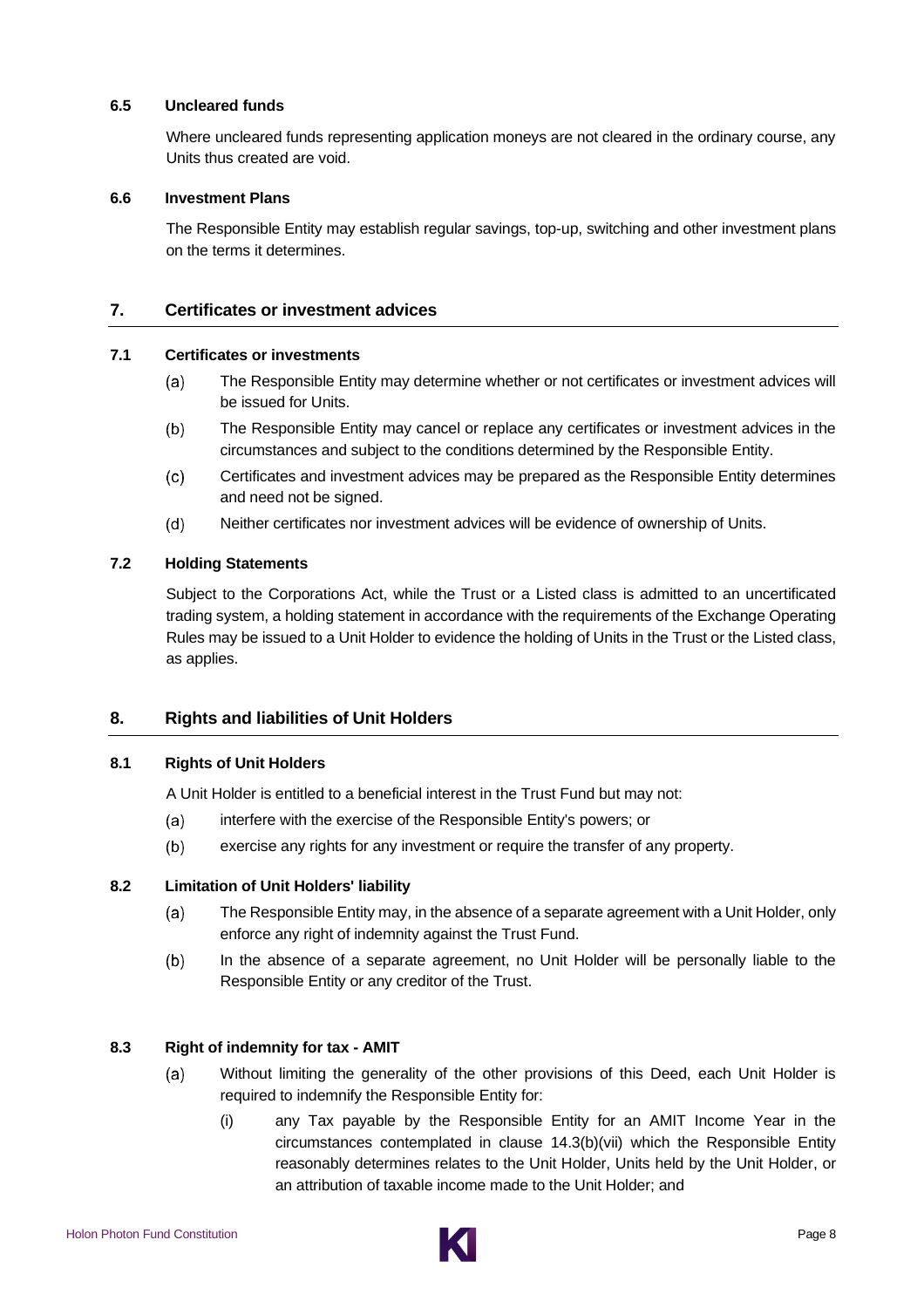- (ii) any other costs, expenses or liabilities incurred by the Responsible Entity as a result of being liable for Tax and claiming on the indemnity provided by the Unit Holder under clause [8.3\(a\)\(i\).](#page-11-9)
- $(b)$ The Responsible Entity may prescribe particular terms and conditions which apply in the event that the Responsible Entity is entitled to be indemnified by a Unit Holder under this clause [8.3,](#page-11-8) or under the AMIT Regime for an AMIT Income Year.
- $(c)$ Each Unit Holder agrees that the Responsible Entity may, if it is entitled to be indemnified by the Unit Holder under clause [8.3\(a\),](#page-11-10) or under the AMIT Regime for an AMIT Income Year, undertake the following actions in order to satisfy that indemnity:
	- (i) deduct from any amounts owing to the Unit Holder the aggregate of any amounts which the Responsible Entity is entitled to be indemnified under clause [8.3\(a\),](#page-11-10) or under the AMIT Regime; and
	- (ii) compulsorily redeem the number of Units held by the Unit Holder which the Responsible Entity reasonably determines is sufficient to cover the amounts which the Responsible Entity is entitled to be indemnified under clause [8.3\(a\),](#page-11-10) or under the AMIT Regime.

# <span id="page-12-0"></span>**9. Register**

A Register of Unit Holders, whether loose-leaf or computer-stored and otherwise of the type determined by the Responsible Entity, will be kept by or on behalf of the Responsible Entity. The Responsible Entity will determine the information to be recorded in the Register. Entry of a person on the Register as the holder of a Unit is conclusive evidence of that person's ownership of that Unit.

# <span id="page-12-1"></span>**10. Consolidation and subdivision of Units**

The Responsible Entity may consolidate or subdivide Units provided the consolidation or subdivision does not alter the ratio of Units held by any Unit Holder to the aggregate number of Units in issue.

# <span id="page-12-2"></span>**11. Transfer and transmission of Units**

# <span id="page-12-3"></span>**11.1 Transfer of Units**

- $(a)$ Subject to the Regulatory Requirements, all transfers of Units must be made in the manner and form (whether in writing or not) required by the Responsible Entity.
- $(b)$ Every transfer must be delivered to the Responsible Entity, together with the certificate or certificates (if issued) for the Units to be transferred.
- $(c)$ Subject to the Regulatory Requirements, the Responsible Entity may in its absolute discretion refuse to register any transfer of Units. The Responsible Entity is not required to give any reason for refusing to register a transfer.
- $(d)$ If a Unit Holder dies or becomes subject to a legal disability, only the survivor or legal personal representatives (as the case may be) will be recognised as having any claim to Units registered in the Unit Holder's name.
- $(e)$ For the Trust while Quoted or for a Listed class, transfers of Units in the class must be in a form approved by the Responsible Entity and be accompanied by any evidence required by the Responsible Entity, CHESS or the Exchange to prove the transferor's title or right to transfer the Units.
- A transfer is not effective until Registered or, if for the Trust while Quoted or a Listed class,  $(f)$ dealt with as CHESS contemplates and the Exchange Rules make the transfer effective.

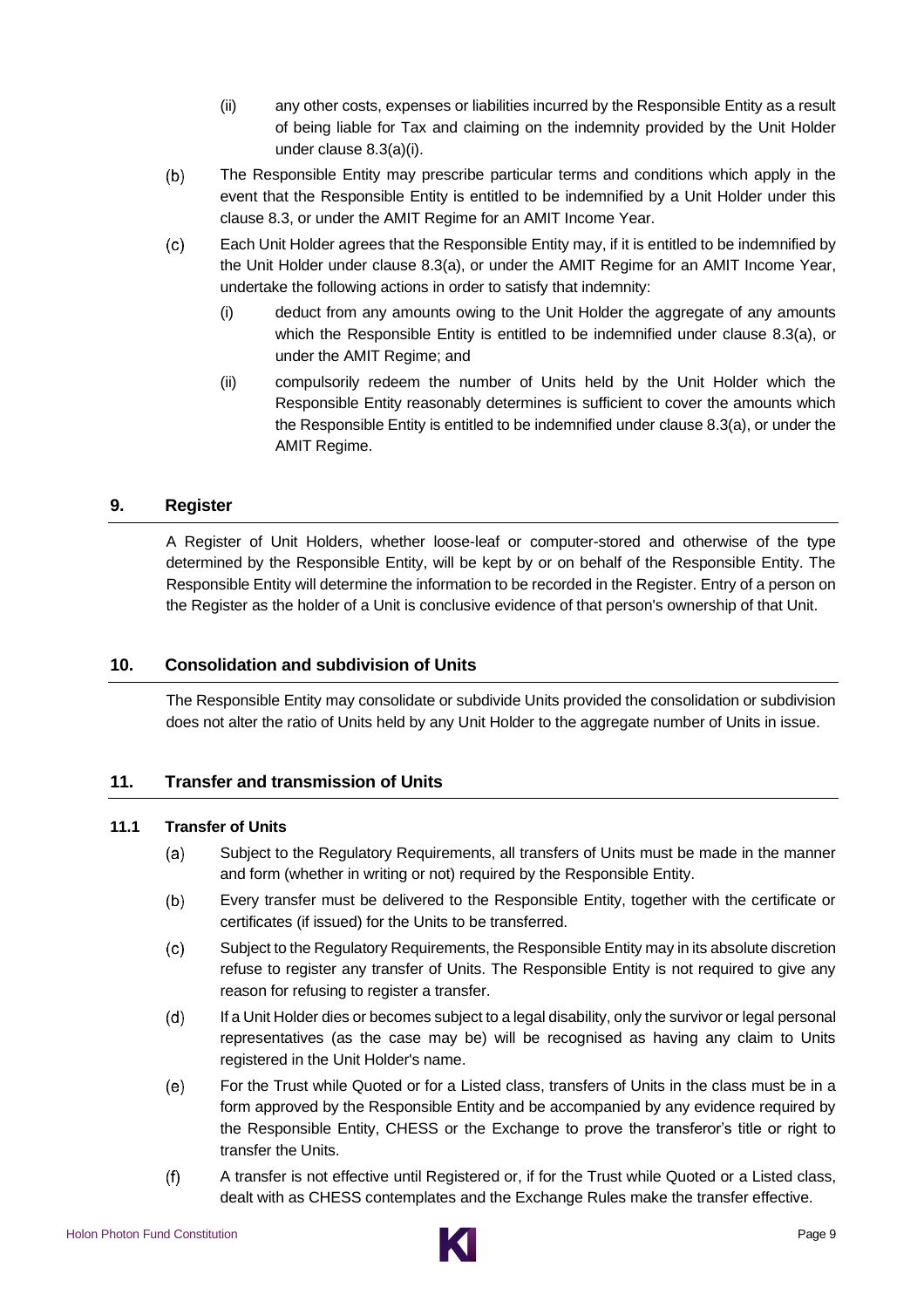<span id="page-13-6"></span> $(g)$ Subject to the Regulatory Requirements, the Responsible Entity may refuse to record any transfer in the Register without giving any reason for the refusal.

# <span id="page-13-0"></span>**11.2 Holding Lock**

For the Trust while Quoted or any Listed class and subject to the Exchange Rules, the Responsible Entity may request a Holding Lock be applied to any Units where:

- $(a)$ the Responsible Entity has a lien on the Units the subject of the transfer;
- $(b)$ the Responsible Entity is served with a court order that restricts a Unit Holder's capacity to transfer the Unit;
- $(c)$ registration of a transfer may break an Australian law and the Exchange has agreed in writing to the application of a Holding Lock (which must not breach the Exchange Settlement Rules) or that the Responsible Entity may refuse to register a transfer;
- $(d)$ if the transfer is paper-based:
	- (i) either a law related to stamp duty prohibits the Responsible Entity from registering it or the Responsible Entity is otherwise allowed to refuse to register it under the Exchange Rules; or
	- (ii) registration of the transfer will create a new holding which at the time the transfer is lodged is less than a 'marketable parcel' as defined in the Exchange Rules;
- (e) the holder of the Units has agreed in writing to the application of a Holding Lock (which must not breach the Exchange Settlement Rules) or that the Responsible Entity may refuse to register a transfer; or
- $(f)$ it is otherwise permitted under the Exchange Rules, and the Responsible Entity must do so if the Exchange Rules require, but must tell the Unit Holder or the broker if the Corporations Act or the Exchange Rules require.

# <span id="page-13-1"></span>**12. Redemption Provisions**

# <span id="page-13-2"></span>**12.1 Obligation to redeem**

A Unit Holder (or a Unit Holder's duly authorised agent approved by the Responsible Entity) may give the Responsible Entity a Redemption Notice specifying the number of Units to be redeemed or the amount of the proceeds which the Unit Holder wishes to receive from the redemption. The notice must be accompanied by the relevant certificates (if any).

# <span id="page-13-3"></span>**12.1A Application of clauses**

- $(a)$ Clauses [12.2](#page-13-5) to [12.5](#page-14-2) and [12.10](#page-15-1) apply while the Trust is Liquid.
- $(b)$ Clause [12.12](#page-16-0) applies while the Trust is not Liquid.
- Clauses [12.1B,](#page-13-4) [12.6](#page-14-3) to [12.9](#page-15-0) and [12.11](#page-15-3) apply whether or not the Trust is Liquid.  $(c)$
- $(d)$ Clauses [12.13,](#page-16-1) [12.14,](#page-16-2) [12.15](#page-17-0) and [12.16](#page-17-1) apply for the Trust while Quoted or any Listed class and subject to the Exchange Rules.

## <span id="page-13-4"></span>**12.1B Time of Receipt**

The Responsible Entity may determine that a Redemption Notice received by the Responsible Entity after the Prescribed Time will be deemed to have been received on the next Business Day.

# <span id="page-13-5"></span>**12.2 Time for redemption**

Subject to the Regulatory Requirements, the Responsible Entity must with effect from a date  $(a)$ determined by the Responsible Entity (being no later than 21 days following receipt of the

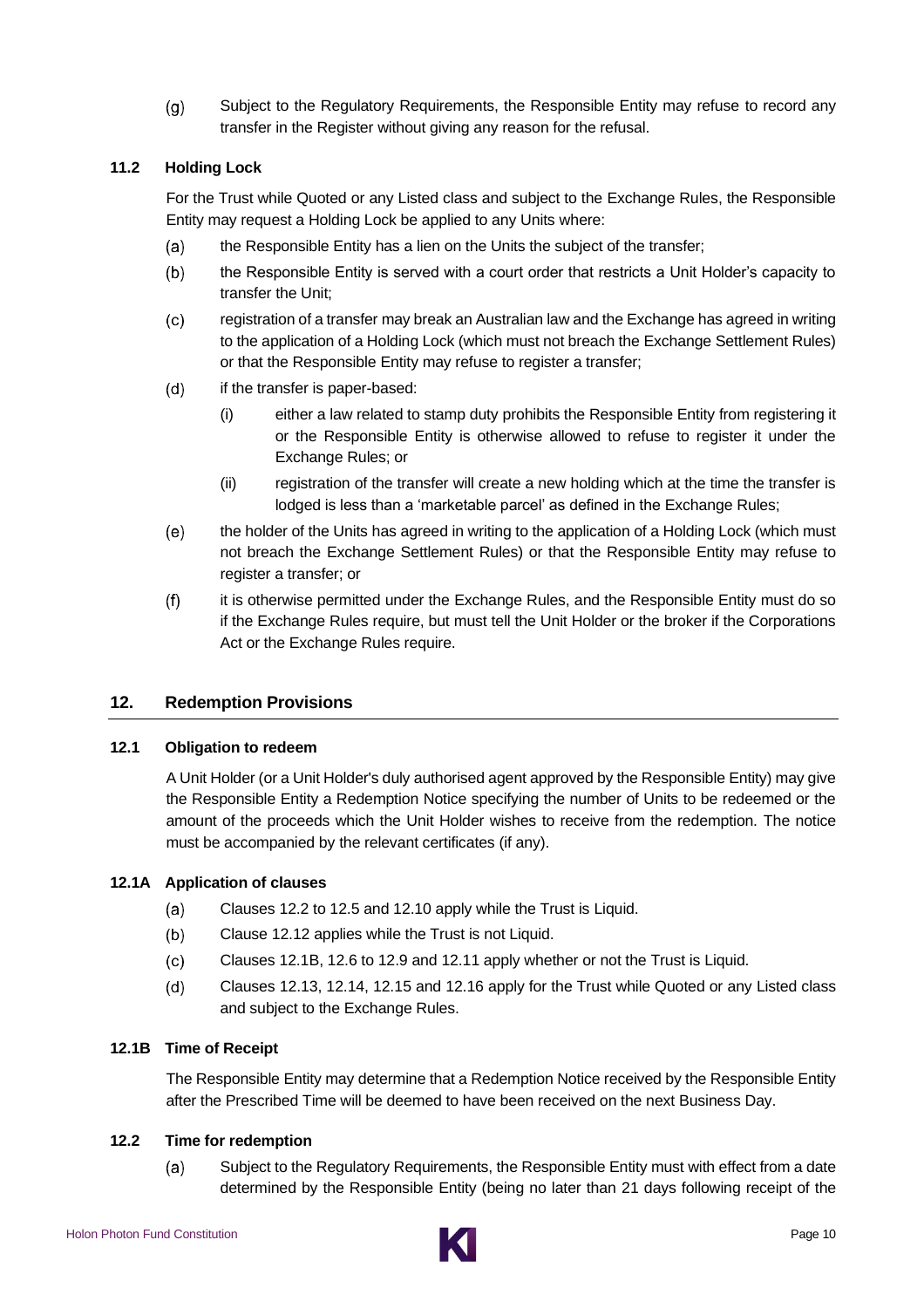relevant Redemption Notice and certificates (if any)), redeem the required Units out of the Trust Fund at the Redemption Price.

- $(b)$ The Redemption Amount must be paid within 21 days of receipt of the Redemption Notice and certificates (if any).
- In lieu of the redemption of any Units, the Responsible Entity may repurchase those Units  $(c)$ out of its own funds at the Redemption Price.

## <span id="page-14-0"></span>**12.3 Suspension by Responsible Entity**

The Responsible Entity may suspend the redemption of Units for the period it determines where it is impractical to calculate the Current Unit Value due to:

- the closure of a securities exchange or trading restrictions on a securities exchange;  $(a)$
- $(b)$ an emergency or other state of affairs (including power failure and computer malfunction);
- $(c)$ the declaration of a moratorium in a country where the Trust has investments; or
- $(d)$ the realisation of investments not being able to be effected at prices which would be realised if investments were realised in an orderly fashion over a reasonable period in a stable market.

All outstanding redemptions with Redemption Dates which originally fell within that period of suspension will be effected, and any Redemption Notice received while the redemption of Units is suspended is deemed to be received, on the first Business Day after the suspension ceases.

# <span id="page-14-1"></span>**12.4 Other suspension of redemption**

The Responsible Entity is not obliged to redeem Units where:

- (i) the person making the request holds more than the Minimum Redemption Amount  $(a)$ and the request relates to less than the Minimum Redemption Amount; or
	- (ii) carrying out the redemption will result in the person making the request holding less than the Minimum Redemption Amount; or
- $(b)$ the request is made while the Trust is being wound up.

# <span id="page-14-2"></span>**12.5 Staggering of Redemption Dates**

The Responsible Entity may determine more than one Redemption Date for Units to be redeemed under a Redemption Notice and the Units will be redeemed over those dates in the proportions as the Responsible Entity determines, provided that all Units are redeemed within the period specified in clause [12.2.](#page-13-5)

#### <span id="page-14-3"></span>**12.6 Funding of redemption**

To fund the redemption of Units, the Responsible Entity may:

- apply or realise part of the Trust Fund;  $(a)$
- $(b)$ obtain financial accommodation, or a combination of both.

# <span id="page-14-4"></span>**12.7 Resale of Units by Responsible Entity**

Units repurchased out of the Responsible Entity's own funds will remain in existence and may be sold by the Responsible Entity or alternatively held by the Responsible Entity for its own benefit.

# <span id="page-14-5"></span>**12.8 Cancellation of Units**

Units which have been redeemed will be cancelled and the Responsible Entity will record the cancellation in the Register.

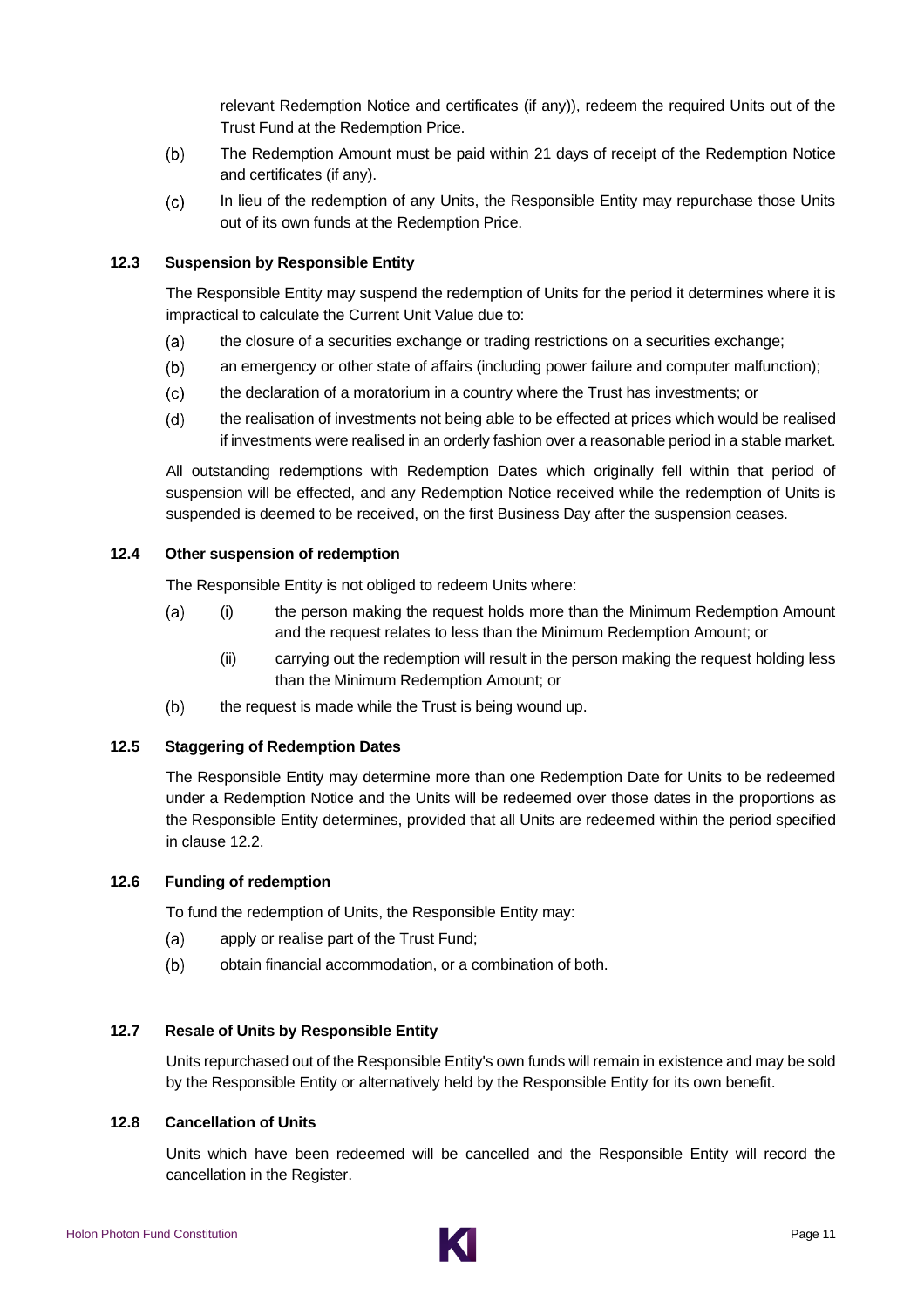# <span id="page-15-0"></span>**12.9 Transfer of specific assets**

The Responsible Entity may determine that the Redemption Amount will be satisfied wholly or in part by the transfer of investments of the Trust at their Market Value. Expenses incurred for the transfer must be paid by the Unit Holder.

#### <span id="page-15-1"></span>**12.10 Compulsory redemption of small holdings**

If the Current Unit Value of all Units held by a Unit Holder is less than the Minimum Redemption Amount, the Responsible Entity may redeem those Units at the Redemption Price on the Redemption Date as is determined by it, with clause [12](#page-13-1) applying to the redemption, to the extent applicable.

## <span id="page-15-2"></span>**12.10A Compulsory redemption - AMIT indemnity**

The Responsible Entity may redeem without a Redemption Notice some or all of the Units held by a Unit Holder to satisfy any amount of money due to it by the Unit Holder under clause [8.3,](#page-11-8) [14.3\(b\)\(viii\)](#page-19-4) or [14.3\(b\)\(ix\)](#page-19-5) or under the AMIT Regime more generally. In these circumstances the Responsible Entity will be taken to have received and accepted a Redemption Notice for the Units for the purposes of this clause [12.](#page-13-1)

### <span id="page-15-3"></span>**12.11 Accrued Income Entitlement**

Unless the Responsible Entity otherwise determines, the Redemption Amount paid to a Unit Holder will comprise capital only. The Responsible Entity may however determine in its discretion that the Redemption Amount will include Distributable Income of the Financial Year in which the redemption occurs (**Accrued Income Entitlement**).

#### <span id="page-15-4"></span>**12.11A Determination of Accrued Income Entitlement**

Where the Responsible Entity makes a determination under clause [12.11](#page-15-3) in respect of a Unit Holder or former Unit Holder, the Responsible Entity must:

- <span id="page-15-8"></span><span id="page-15-7"></span><span id="page-15-6"></span><span id="page-15-5"></span> $(a)$ make the determination by reference to:
	- (i) where there is only one class of Units on issue:
		- (A) that component of the Distributable Income of the Trust for the Financial Year to date that has not been distributed at the time the Redemption Price for the Redemption Notice is determined under clause [2.1](#page-4-5) that the Responsible Entity determines is referable to:
			- (1) capital gains; or
			- (2) amounts which reflect gains (which are not capital gains) on the disposal or realisation of assets; and
		- (B) the increase in the component of the Distributable Income of the Trust referred to in clause [12.11A](#page-15-4)[\(a\)](#page-15-5)[\(i\)](#page-15-6)[\(A\)](#page-15-7) as a result of the Responsible Entity realising sufficient assets to satisfy the Redemption Notice; and
		- (C) the number of Units specified in the Redemption Notice and the number of Units in issue at the time the Redemption Notice is given; and
		- (ii) where there is more than one class of Units on issue:
			- (A) the component of the Distributable Income of the Trust referred to in clause [12.11A](#page-15-4)[\(a\)](#page-15-5)[\(i\)](#page-15-6)[\(i\)\(A\)](#page-15-7) that the Responsible Entity determines is referable to the class for which the Unit Holder has submitted the Redemption Notice; and
			- (B) the increase in the component of the Distributable Income of the Trust referred to in clause  $12.11A(a)(ii)(i)(A)$  $12.11A(a)(ii)(i)(A)$  $12.11A(a)(ii)(i)(A)$  $12.11A(a)(ii)(i)(A)$  as a result of the Responsible Entity realising sufficient assets to satisfy the Redemption Notice; and

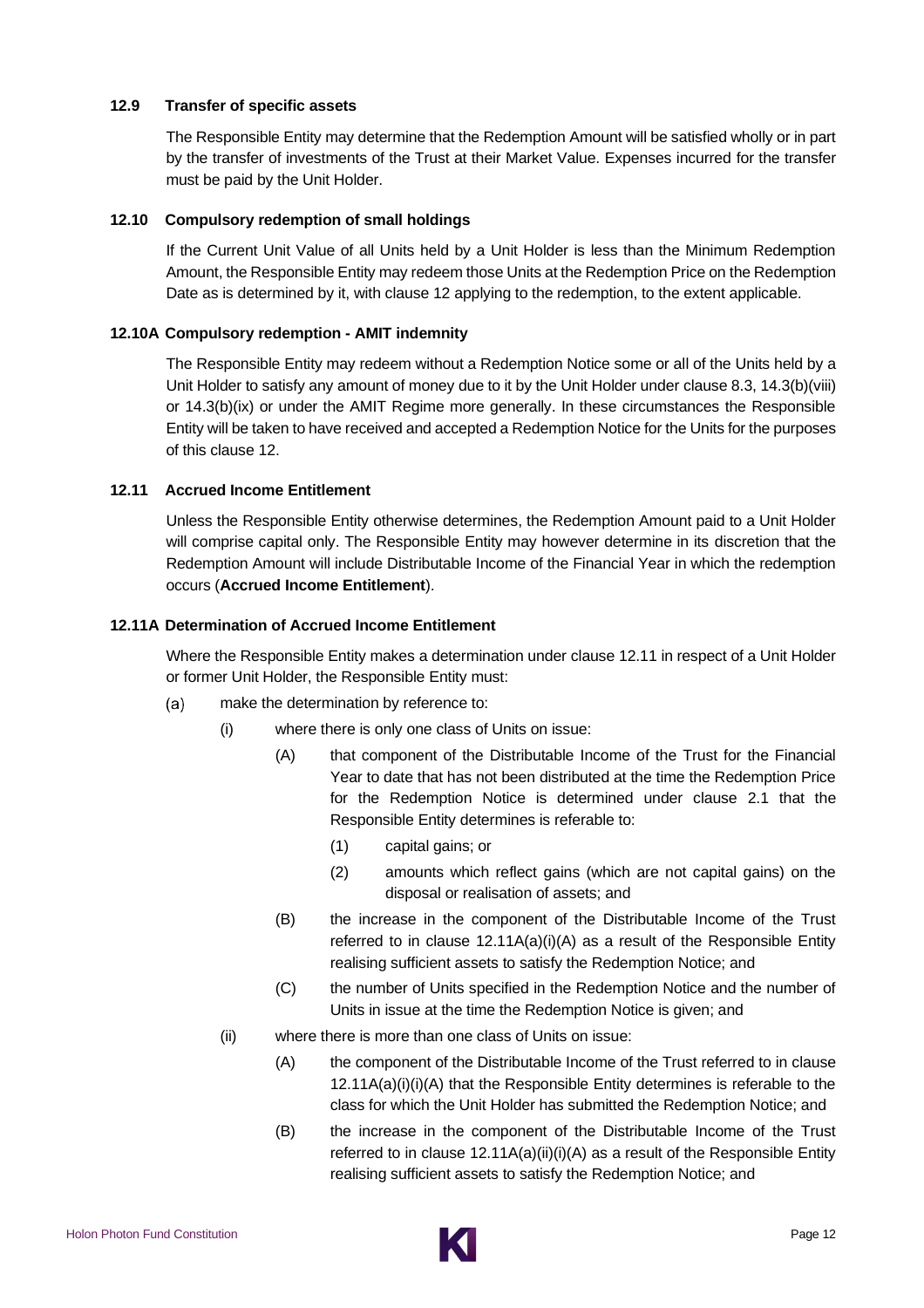- (C) the number of Units of the class or classes of Units specified in the redemption request and the number of Units in the class or classes of Units at the time the Redemption Notice is given; and
- $(b)$ notify the Unit Holder or former Unit Holder of the composition of the Redemption Amount.

# <span id="page-16-0"></span>**12.12 While the Trust is not Liquid**

While the Trust is not Liquid:

- a Unit Holder may withdraw from the Trust in accordance with the terms of any current  $(a)$ withdrawal offer made by the Responsible Entity in accordance with the provisions of the Corporations Act regulating offers of that kind. If there is no withdrawal offer currently open for acceptance by Unit Holders, a Unit Holder has no right to withdraw from the Trust. The Responsible Entity may make separate withdrawal offers for different classes of Units or a withdrawal offer only for a particular class;
- the Responsible Entity is not at any time obliged to make a withdrawal offer;  $(b)$
- $(c)$ subject to the Corporations Act, if the Responsible Entity receives a redemption request before it makes a withdrawal offer, it may at the request of the relevant Unit Holder, treat the request as an acceptance of the offer effective as at the time the offer is made; and
- $(d)$ the Redemption Price is to be calculated as at the time the withdrawal offer is made.

# <span id="page-16-3"></span><span id="page-16-1"></span>**12.13 Redeeming via on-market disposal**

For the Trust while Quoted or any Listed class and subject to the Exchange Rules:

- Unit Holders of the Trust or the Listed class have the right to withdraw their Units where they  $(a)$ contract to sell their Units on-market to the Responsible Entity;
- $(b)$ where the Responsible Entity acquires Units on-market to facilitate a Unit Holder's withdrawal as specified in clause [12.13\(a\)](#page-16-3) the Responsible Entity will honour any contract to buy Units it enters into in accordance with Exchange settlement procedures under the Exchange Listing Rules and Exchange Rules;
- $(c)$ subject to the Regulatory Requirements, the price at which the Responsible Entity transacts on-market for the Trust or the Listed class will be based on the Responsible Entity's assessment of market conditions at the time it transacts;
- $(d)$ any bids for the Units of the Trust or the Listed class that the Responsible Entity places onmarket will be subject to:
	- (i) the Exchange Listing Rules and Exchange Rules; and
	- (ii) interventions by the Exchange as the market operator, including, for example, suspensions and trading halts;
- $(e)$ any Units of the Trust or the Listed class that the Responsible Entity has acquired on-market in excess of Units sold on-market by the Responsible Entity (on a particular Business Day) will be cancelled by the Responsible Entity as soon as reasonably practicable upon settlement of those Units; and
- $(f)$ subject to the Regulatory Requirements, the Responsible Entity will make a market and provide liquidity for Units of the Trust or the Listed class or so long as the Responsible Entity is required to do so under the Exchange Operating Rules.

# <span id="page-16-2"></span>**12.14 Redeeming via off-market disposal**

Subject to the Exchange Rules, the Responsible Entity may determine a manner and procedure to apply in particular specified circumstances for the Unit Holders of the Trust if Quoted or of a Listed class to redeem units without selling them on-market.

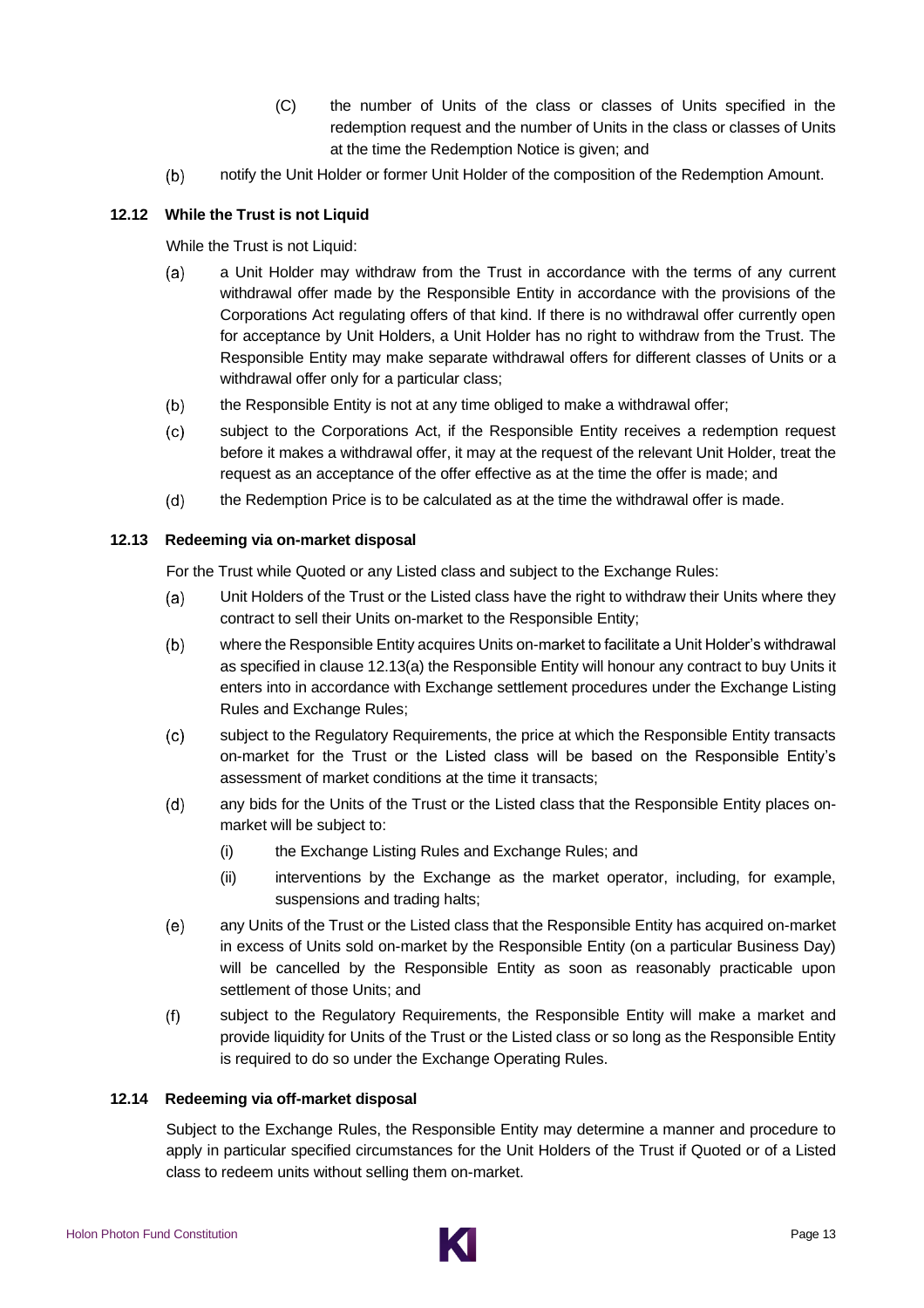# <span id="page-17-0"></span>**12.15 When Trust has been suspended from Quotation**

The Responsible Entity will not generally accept direct redemption requests from the Unit Holders of the Trust while Quoted or of a Listed class. Unit Holders of the Trust while Quoted or of a Listed class wishing to redeem Units will be required to sell their Units on-market. Where the Trust is liquid and trading in the Units on the Exchange market has been suspended, for any reason, for five consecutive Business Days, the Responsible Entity may facilitate direct redemptions of Units which are the subject of a redemption request at the Redemption Price.

# <span id="page-17-1"></span>**12.16 Suspension of Redemptions**

Subject to any cooling off rights under the Regulatory Requirements and any other provision of this Deed, the Responsible Entity may at any time suspend the redemption or issue of Units in the Trust while Quoted or of a Listed class or the payment of proceeds of redemptions for up to 28 days, if:

- $(a)$ the quotation of the Trust or a Listed class is suspended, halted or revoked;
- $(b)$ the Responsible Entity's approval as an AQUA Product Issuer or other Exchange equivalent is suspended or revoked;
- $(c)$ clause [12.3](#page-14-0) applies;
- $(d)$ the Responsible Entity reasonably considers that it is in the interests of Unit Holders of the class;
- (e) a redemption would cause the Responsible Entity to breach any law, regulation or obligation under which the Responsible Entity operates;
- $(f)$ it is allowed by any form of ASIC relief; or
- $(q)$ it is otherwise permitted by law.

# <span id="page-17-2"></span>**13. Winding-up of Trust**

# <span id="page-17-3"></span>**13.1 Termination by Responsible Entity**

In addition to the circumstances in which the Trust may be wound-up under the Corporations Act, the Responsible Entity may wind-up the Trust upon giving at least 2 months' notice to the Unit Holders.

# <span id="page-17-4"></span>**13.2 Termination in accordance with this Deed**

The Responsible Entity must wind-up the Trust when it has been terminated under this clause or clause [4.1.](#page-9-3)

# <span id="page-17-5"></span>**13.3 Procedure on winding-up**

- On winding-up of the Trust, and subject to paragrap[h \(c\),](#page-17-6) the Responsible Entity must realise  $(a)$ the assets of the Trust as soon as reasonably practicable. For the Trust while Quoted or of a Listed class, the winding up of the Trust must be consistent with Part 5C.9 of the Corporations Act (including any ASIC Relief) and the Exchange Rules.
- $(b)$ Subject to paragraph [\(c\)](#page-17-6) and to the rights of holders of different classes of Units, the net proceeds of realisation, after discharging or providing for all liabilities and meeting the expenses (including anticipated expenses) of winding-up, must be distributed to Unit Holders in proportion to the number of Units of which they are the registered holders on the date the Trust is required to be wound-up in accordance with this clause or Part 5C.9 of the Corporations Act or on the date of termination of the Trust in accordance with clause [4.1.](#page-9-3)
- <span id="page-17-6"></span>The Responsible Entity may agree with a Unit Holder that the Unit Holder's entitlement in  $(c)$ whole or in part on the winding-up of the Trust be satisfied by transferring assets of the Trust to that Unit Holder at their Market Value.

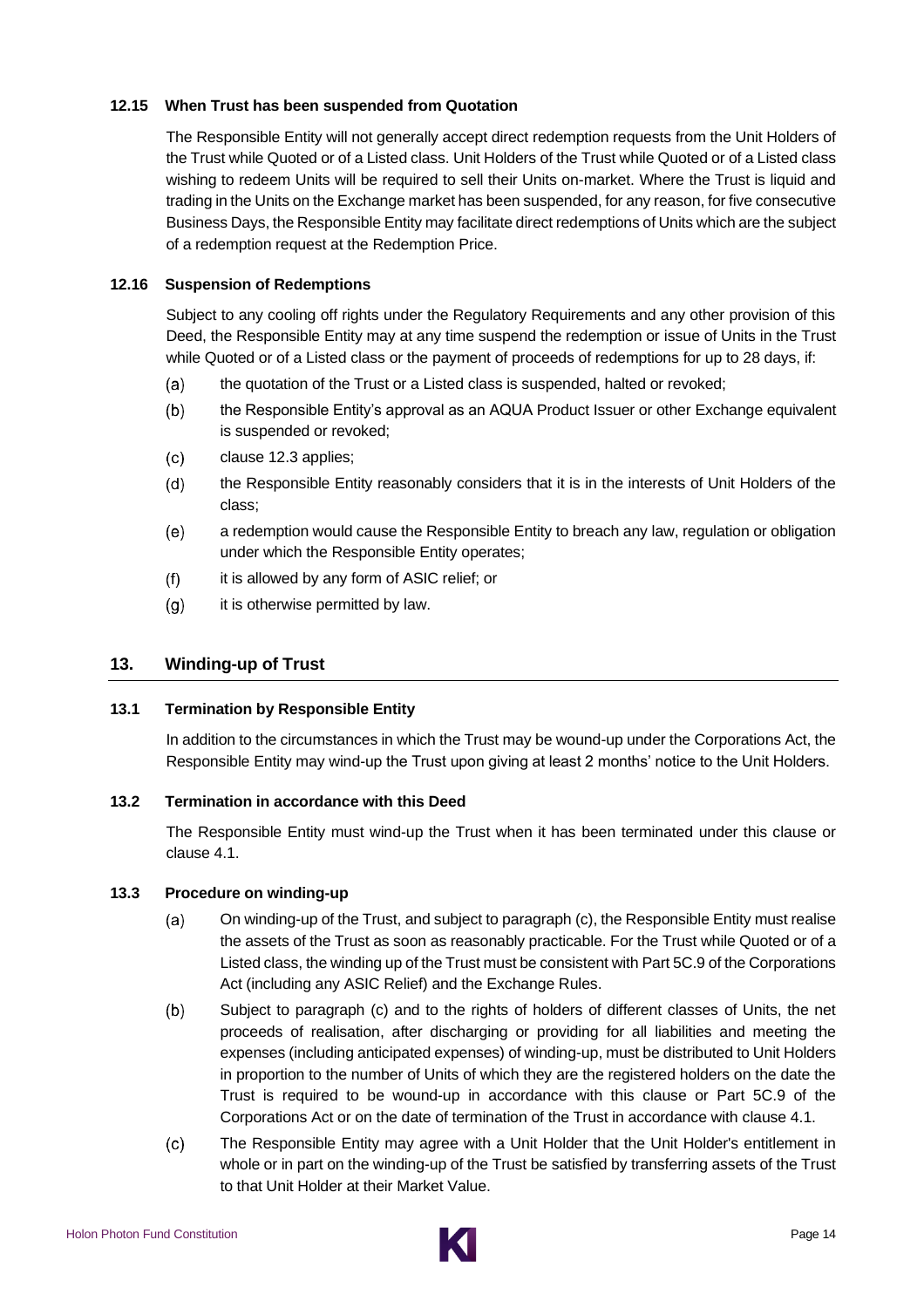$(d)$ The Responsible Entity must arrange for an independent audit of the final accounts of the Trust after the winding-up of the Trust has been completed.

# <span id="page-18-0"></span>**14. Management and investment of the Trust Fund**

#### <span id="page-18-1"></span>**14.1 Responsible Entity's powers**

The Responsible Entity has the legal capacity and all the powers in respect of the Trust which it is possible for both a natural person and a body corporate to have as if the natural person and body corporate respectively was the absolute owner of the Trust Fund, including:

- to invest the Trust Fund in any form of investment;  $(a)$
- $(b)$ to deal with any asset of the Trust;
- to stake, deposit, or otherwise participate in a validation or consensus process of distributed  $(c)$ ledger technology or cryptography;
- $(d)$ to borrow or obtain other financial accommodation;
- to grant security over the Trust Fund;  $(e)$
- $(f)$ to guarantee liabilities of any person or provide indemnities for liabilities;
- $(g)$ to fetter future discretion; and
- $(h)$ to invest in Derivatives.

# <span id="page-18-2"></span>**14.2 Appointment of Agents**

The Responsible Entity may engage agents, consultants, experts, advisers or other persons and appoint delegates (including custodians) for any purpose in the exercise of its powers, and any consultant, expert, person or delegate may be an Associate of the Responsible Entity.

# <span id="page-18-3"></span>**14.3 AMIT powers**

- $(a)$ The Responsible Entity has, in addition to its other rights and powers provided for under this Deed:
	- (i) the power make an election to determine the Trust to be an AMIT;
	- (ii) where there is more than one class on issue, the power to make an AMIT Class Election; and
	- (iii) for an AMIT Income Year, all of the powers and rights which are necessary or desirable to enable the Trust to:
		- (A) be eligible to apply the AMIT Regime;
		- (B) comply with the requirements of the AMIT Regime;
		- (C) be properly administered and operated under the AMIT Regime; and
		- (D) maintain equity between the Unit Holders as a result of the operation of the AMIT Regime.
- $(b)$ The Responsible Entity may under the AMIT Regime for an AMIT Income Year:
	- (i) determine the taxable income of the Trust for each Financial Year, including a determination of the taxable income of a particular category, source or character for tax purposes. This includes all of the relevant Determined Trust Components and Trust Components;
	- (ii) make an attribution of the taxable income of the Trust to Unit Holders under the AMIT Regime, including an attribution of taxable income of a particular category, source or character for tax purposes. This includes all of each Unit Holder's Determined Member Components and Member Components;

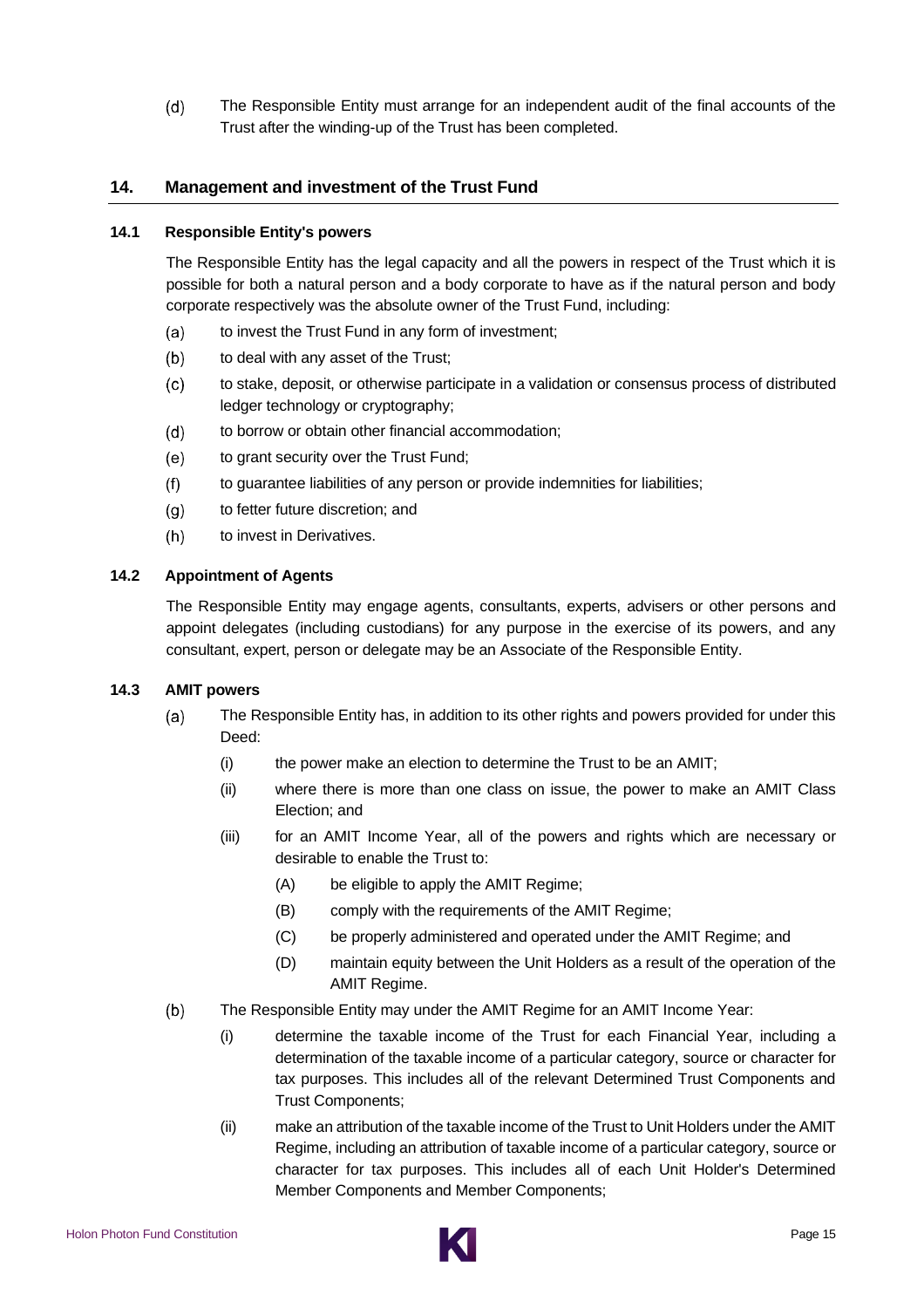(iii) make an alteration to the Responsible Entity's determination of the taxable income of the Trust for a Financial Year, or the Responsible Entity's attribution of the taxable income of the Trust to Unit Holders under the AMIT Regime, including a determination or attribution of taxable income of a particular category, source or character for tax purposes. This includes making alterations to the relevant Determined Trust Components and Determined Member Components as a result of any Unders or Overs;

- (iv) determine whether to issue an AMMA Statement to any Unit Holder of the Trust:
- (v) determine what information should be contained in any AMMA Statement, and any other content of the AMMA Statement;
- (vi) issue an AMMA Statement to any Unit Holder;
- <span id="page-19-3"></span>(vii) amend an AMMA Statement that has been issued to Unit Holders, and the basis on which the AMMA Statement issued to Unit Holders will be amended;
- <span id="page-19-4"></span>(viii) require a Unit Holder to provide the Responsible Entity with an indemnity for any Tax incurred by the Responsible Entity as a result of the application of the AMIT Regime. This includes any Tax paid by the Responsible Entity as a result of:
	- (A) the Trust having a shortfall for the purposes of section 276-405, 276-415, 276-420 or 276-425 of the Tax Act;
	- (B) the Trust having an excess for the purposes of section 276-410 of the Tax Act;
	- (C) the Trust having a trust component deficit relating to a tax offset under section 276-340 of the Tax Act; or
	- (D) the Responsible Entity making a deemed payment under section 12A-205 of the TAA 1953 to an entity covered by section 12-410 of the TAA 1953 or an entity that is not an Australian resident for the purposes of the Tax Act;
- <span id="page-19-5"></span>(ix) require a Unit Holder to provide the Responsible Entity with an indemnity for any cost or expenses incurred by the Responsible Entity as a result of the Unit Holder making a Member Objection Choice; and
- (x) determine how the Unit Holder must indemnify the Responsible Entity, under an indemnity required by the Responsible Entity under clause[s 14.3\(b\)\(viii\)](#page-19-4) or [14.3\(b\)\(ix\)](#page-19-5) above.

# <span id="page-19-0"></span>**14.4 Limitation of liability for AMIT Regime powers**

To the maximum extent permitted by law including the Corporations Act, provided the Responsible Entity was acting in the proper performance of its duties, the Responsible Entity does not incur any liability nor is it obliged to account to anyone (including any Unit Holder or former Unit Holder) nor is it liable for any loss or damage as a result of the exercise of any power, discretion or choice under clause [14.3,](#page-18-3) or for any determination of fact or law made as part of, or as a consequence of, any exercise of a power, discretion or choice despite any error or miscalculation in any provision made for Tax.

#### <span id="page-19-1"></span>**14.5 Clearly Defined Rights**

Any power, right or discretion conferred on the Responsible Entity under the terms of this Deed will be read down or regarded as void to the extent necessary to ensure that the Trust will have Clearly Defined Rights.

#### <span id="page-19-2"></span>**14.6 Buy backs**

Subject to clause [12,](#page-13-1) the Responsible Entity may, in accordance with the Corporations Act and the

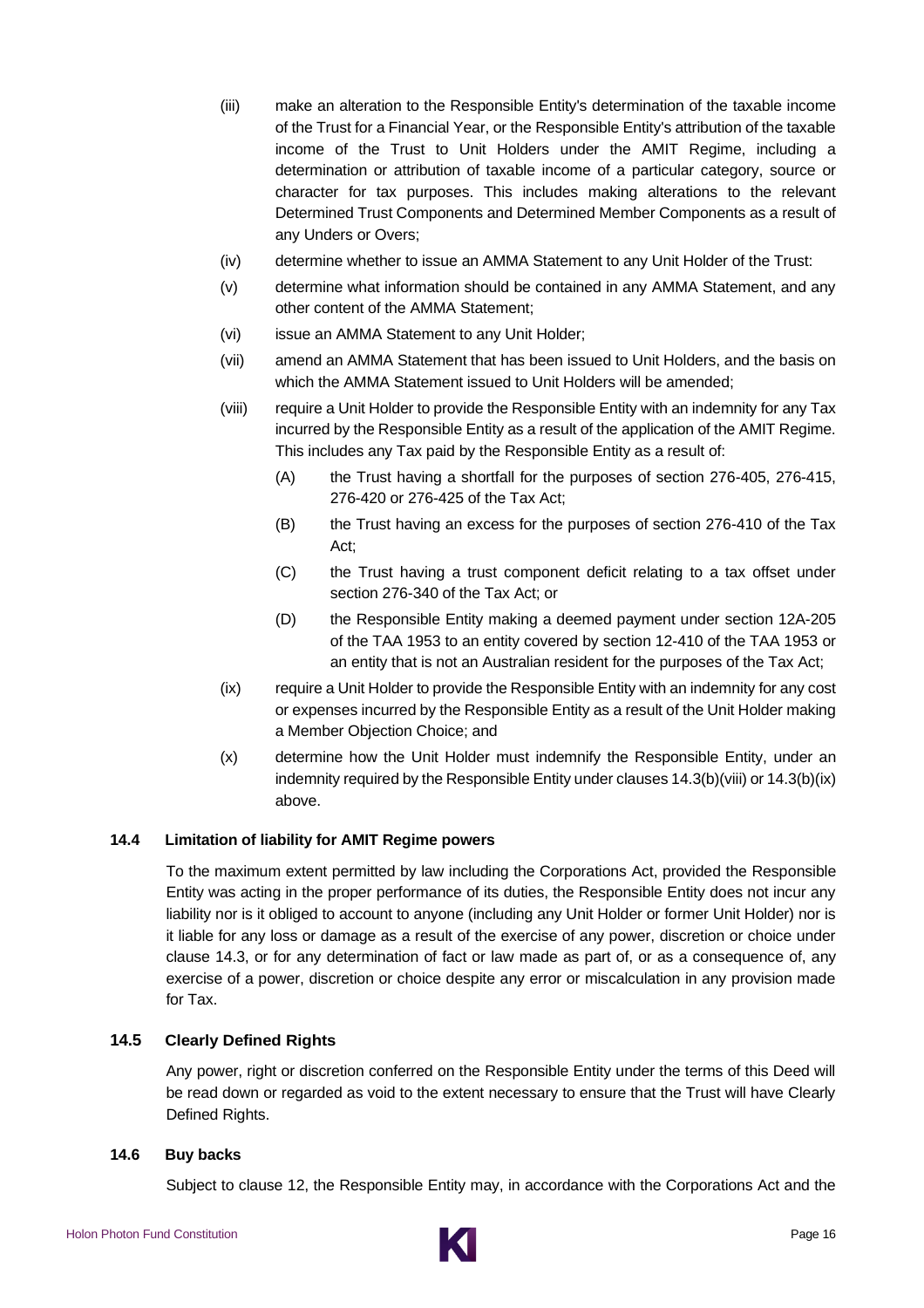Exchange Rules buy back Units in the Trust while Quoted or in a Listed class on any terms and conditions determined by the Responsible Entity. The consideration paid for a buy back of Units in the Trust while Quoted or in a Listed Class may include specific assets, including financial products of the Trust or of any other corporation, trust or entity.

# <span id="page-20-0"></span>**14.7 Requesting information from Unit Holders**

The Responsible Entity may request information from Unit Holders of the Trust while Quoted or of a Listed class to enable the Responsible Entity or the Trust to comply with Regulatory Requirements or any other relevant laws (including the laws of other countries).

# <span id="page-20-1"></span>**15. Distribution of income and capital**

# <span id="page-20-2"></span>**15.1 Determination of Distributable Income**

Unless the Responsible Entity determines otherwise prior to the end of the relevant Distribution Period or Financial Year, Distributable Income is:

- for a Financial Year, the aggregate of:  $(a)$ 
	- (i) where the Financial Year is an AMIT Income Year, the amount determined by the Responsible Entity as being the minimum amount which, if distributed by the Responsible Entity for the Financial Year, would prevent there being an adjustment to the tax cost base of any Units in the Trust under the AMIT Regime for the Financial Year, assuming that the Determined Member Components for each Unit Holder for the Financial Year equals the Unit Holder's entitlement to the distribution;
	- (ii) where the Financial Year is not an AMIT Income Year, the amount which the Responsible Entity determines to be the "net income of the trust estate" for the Trust for the purposes of section 95 of the Income Tax Assessment Act for the Financial Year, but disregarding:
		- (A) any amounts the Responsible Entity determines are included in the "net income of the trust estate" of the Trust for the Financial Year that represent either or both franking credits or foreign tax offsets; and
		- (B) any reduction in the net capital gain for the Trust for the Financial Year which the Responsible Entity determines arises as a result of the discount capital gains concession; and
	- (iii) any additional amount that the Responsible Entity considers appropriate for distribution for the Financial Year; and
- $(b)$ for a Distribution Period, an estimate of the Distributable Income for the Distribution Period determined as if the Distribution Period is a Financial Year and a "year of income" for the purposes of the Income Tax Assessment Act.

# <span id="page-20-4"></span><span id="page-20-3"></span>**15.2 Power to defer distributions**

- The Responsible Entity may, for any Interim Distribution Period, determine to defer the  $(a)$ distribution of any amount of the Distributable Income of the Trust for the Interim Distribution Period as a Deferred Distribution Amount for the Distribution Period. Any determination must be made by the Responsible Entity prior to the end of the Interim Distribution Period.
- $(b)$ The Responsible Entity may not defer the distribution of any amounts under clause [15.2\(a\)](#page-20-4) which the Responsible Entity has already distributed under clauses [12.11](#page-15-3) o[r 15.4.](#page-21-1)
- $(c)$ If the Responsible Entity determines a Deferred Distribution Amount for an Interim Distribution Period:

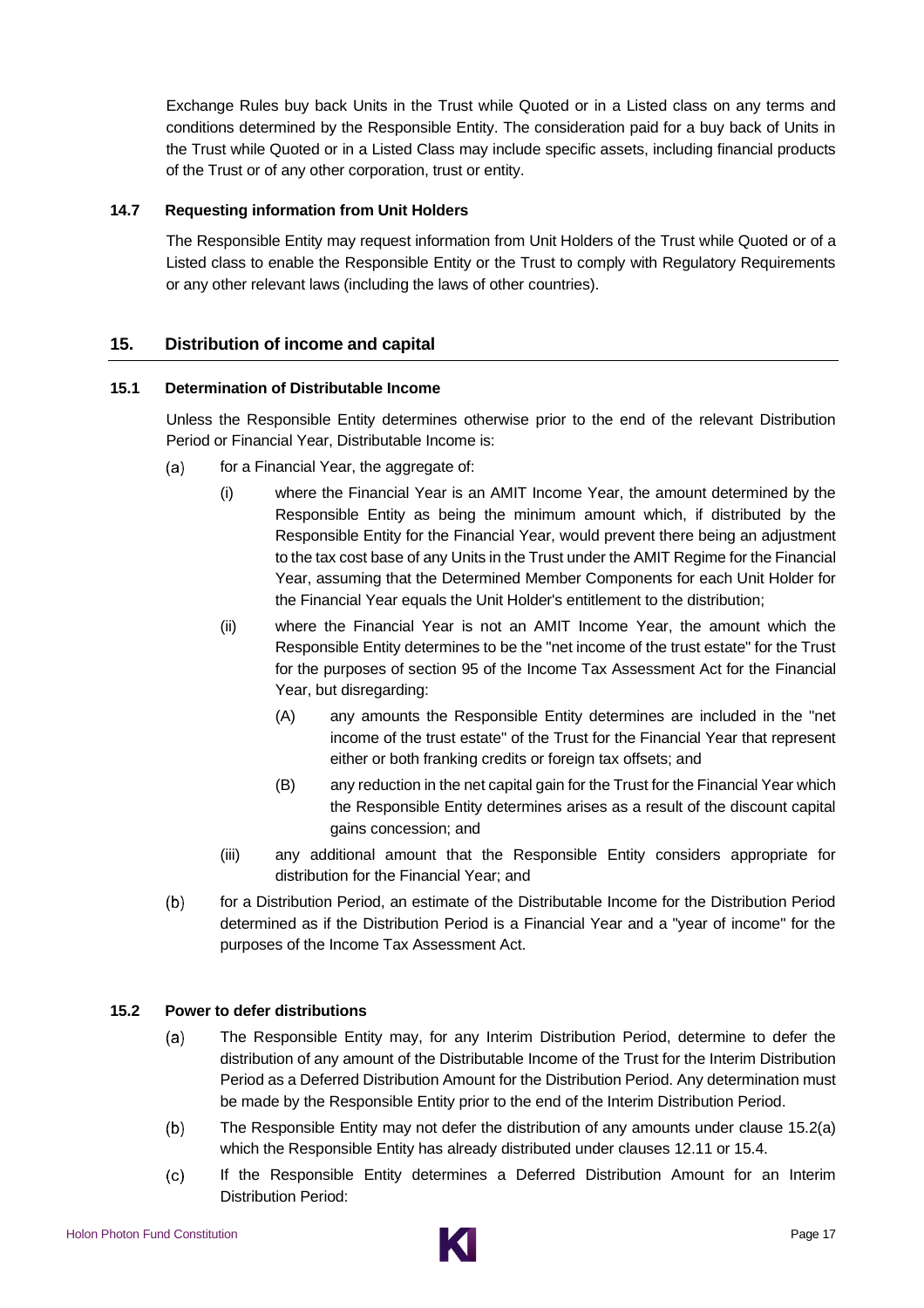- (i) the amount of Distributable Income of the Trust for the Interim Distribution Period that is to be distributed for the Interim Distribution Period will be reduced by the Deferred Distribution Amount in accordance with clause [15.4;](#page-21-1)
- (ii) the Responsible Entity may distribute the Deferred Distribution Amount in another Interim Distribution Period in the same Financial Year in accordance with clause [15.4;](#page-21-1) and
- (iii) the Responsible Entity must distribute the Deferred Distribution Amount by the Final Distribution Period for the Financial Year, unless the Responsible Entity determines to accumulate the Deferred Distribution Amount under clause [15.3.](#page-21-0)
- $(d)$ Deferred Distribution Amounts continue to form part of the Trust Property and no Unit Holder has any particular right or interest in a Deferred Distribution Amount. Deferred Distribution Amounts are not liabilities of the Trust.

# <span id="page-21-2"></span><span id="page-21-0"></span>**15.3 Power to accumulate amounts**

- $(a)$ The Responsible Entity may, for any AMIT Income Year determine at any time prior to the end of the Financial Year that all or part of the Distributable Income of the Trust for the Financial Year will be accumulated, provided that the Distributable Income has not already been distributed to Unit Holders under clause [12.11](#page-15-3) o[r 15.4.](#page-21-1)
- $(b)$ The effect of the Responsible Entity exercising its power to accumulate an amount under clause [15.3\(a\)](#page-21-2) is to exclude the amount from being distributed as Distributable Income for the Financial Year.
- <span id="page-21-3"></span> $(c)$ For the purposes of identifying the Unit Holders to whom any Trust Components that are reflected in the amounts accumulated under clause [15.3\(a\)](#page-21-2) are to be attributed under the AMIT Regime, any amounts accumulated are to be treated as having been accumulated for the benefit of Unit Holders at the date specified by the Responsible Entity for these purposes at the time the Responsible Entity determined to accumulate the amount.
- $(d)$ If the Responsible Entity mistakenly seeks to exercise its power to accumulate an amount in a Non-AMIT Income Year, the Responsible Entity's exercise of the power will be treated as invalid and will, to the extent possible, be treated as if it were an exercise of the Responsible Entity's power to determine a Deferred Distribution Amount under clause [15.2.](#page-20-3)

# <span id="page-21-1"></span>**15.4 Income entitlement**

- $(a)$ Subject to the terms of issue of any Units, the Distributable Amount of the Trust for each Distribution Period will be credited to a distribution account and after payment of all taxes will be distributed to registered Unit Holders at the close of business on the last day of the Distribution Period in proportion to the number of Units of which they are the registered holders at that time.
- $(b)$ The Distributable Amount of the Trust for a Distribution Period is:
	- (i) for an Interim Distribution Period, the aggregate of the following:
		- (A) the Distributable Income of the Trust for the Distribution Period determined disregarding:
			- (1) any amounts of Distributable Income that have been dealt with under clause [12.11;](#page-15-3)
			- (2) any Deferred Distribution Amounts for the Distribution Period; and
			- (3) any amounts which the Responsible Entity has determined to accumulate under clause [15.3;](#page-21-0) and
		- (B) any Undistributed Deferred Distribution Amounts from prior Distribution Periods in the Financial Year that the Responsible Entity determines is appropriate to distribute for the Distribution Period; and

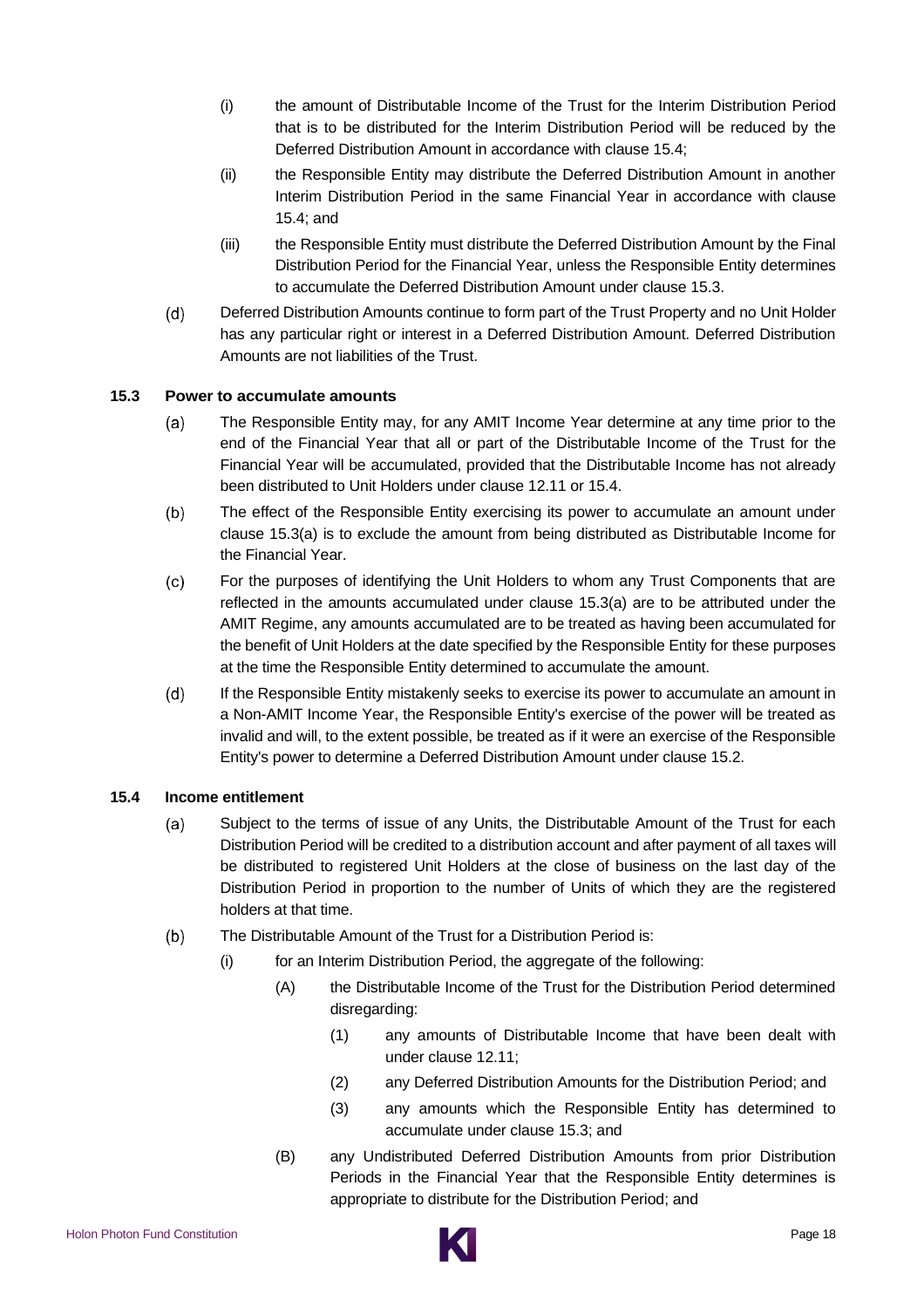- (ii) for a Final Distribution Period, the amount by which the Distributable Income of the Trust for the Financial Year exceeds the aggregate of the following:
	- (A) any amounts of Distributable Income that have been dealt with under clause [12.11;](#page-15-3)
	- (B) all Distributable Income that has been distributed to Unit Holders under clause [15.4](#page-21-1) for previous Distribution Periods in the Financial Year; and
	- (C) all of the Distributable Income of the Trust for the Financial Year that the Responsible Entity has determined to accumulate under clause [15.3.](#page-21-0)

# <span id="page-22-0"></span>**15.5 Time for distribution of income**

The Distributable Amount for a Distribution Period must be distributed by the Responsible Entity to Unit Holders no later than the applicable Distribution Date.

# <span id="page-22-1"></span>**15.6 Present entitlement to Distributable Income of the Trust**

Persons will be presently entitled (within the meaning of the Income Tax Assessment Act) to the Distributable Income of the Trust for a Financial Year in proportion to the amounts which they receive for that Financial Year under clause[s 12.11](#page-15-3) and [15.4.](#page-21-1)

# <span id="page-22-2"></span>**15.7 Reinvestment of income entitlement**

Unless the Responsible Entity receives a direction from a Unit Holder to pay any proportion of the Distributable Income of the Trust payable to that Unit Holder by cheque or deposit into a bank account, that amount may be applied by the Responsible Entity (on behalf of that Unit Holder) to issue to that Unit Holder fully paid Units at the Issue Price next calculated after the relevant Distribution Date.

# <span id="page-22-3"></span>**15.8 Other distributions**

- $(a)$ The Responsible Entity may at any time distribute capital to the Unit Holders by the payment of cash or the issue of Units in proportion to the number of Units of which they are the registered holders at the time determined by the Responsible Entity.
- $(b)$ In the case of payment of cash, clause [15.7](#page-22-2) will apply with the necessary changes.

# <span id="page-22-4"></span>**15.9 Separate accounts**

- $(a)$ The Responsible Entity may:
	- (i) keep separate accounts of different categories or sources, or both, of items of Distributable Income, deductions or credits for tax purposes, including, without limitation, of capital gains and franked dividends; and
	- (ii) allocate items of Distributable Income, deductions or credits from a particular category or source, or both, for tax purposes to particular Unit Holders, including, without limitation, as part of the income entitlements that are provided to Unit Holders, provided that the allocation is not inconsistent with the entitlements of Unit Holders or former Unit Holders to the Distributable Income of the Trust under clauses [12.11](#page-15-3) and [15.4.](#page-21-1)
- $(b)$ For a Financial Year that is a Non-AMIT Income Year, where the Responsible Entity allocates items of Distributable Income, deductions or credits from a particular category or source for tax purposes to a Unit Holder other than pro rata with all other Unit Holders, the Responsible Entity must:
	- (i) notify the Unit Holder; and
	- (ii) record, in the accounts and records of the Trust, the allocation of the items of Distributable Income, deduction or credit from the particular category or source to

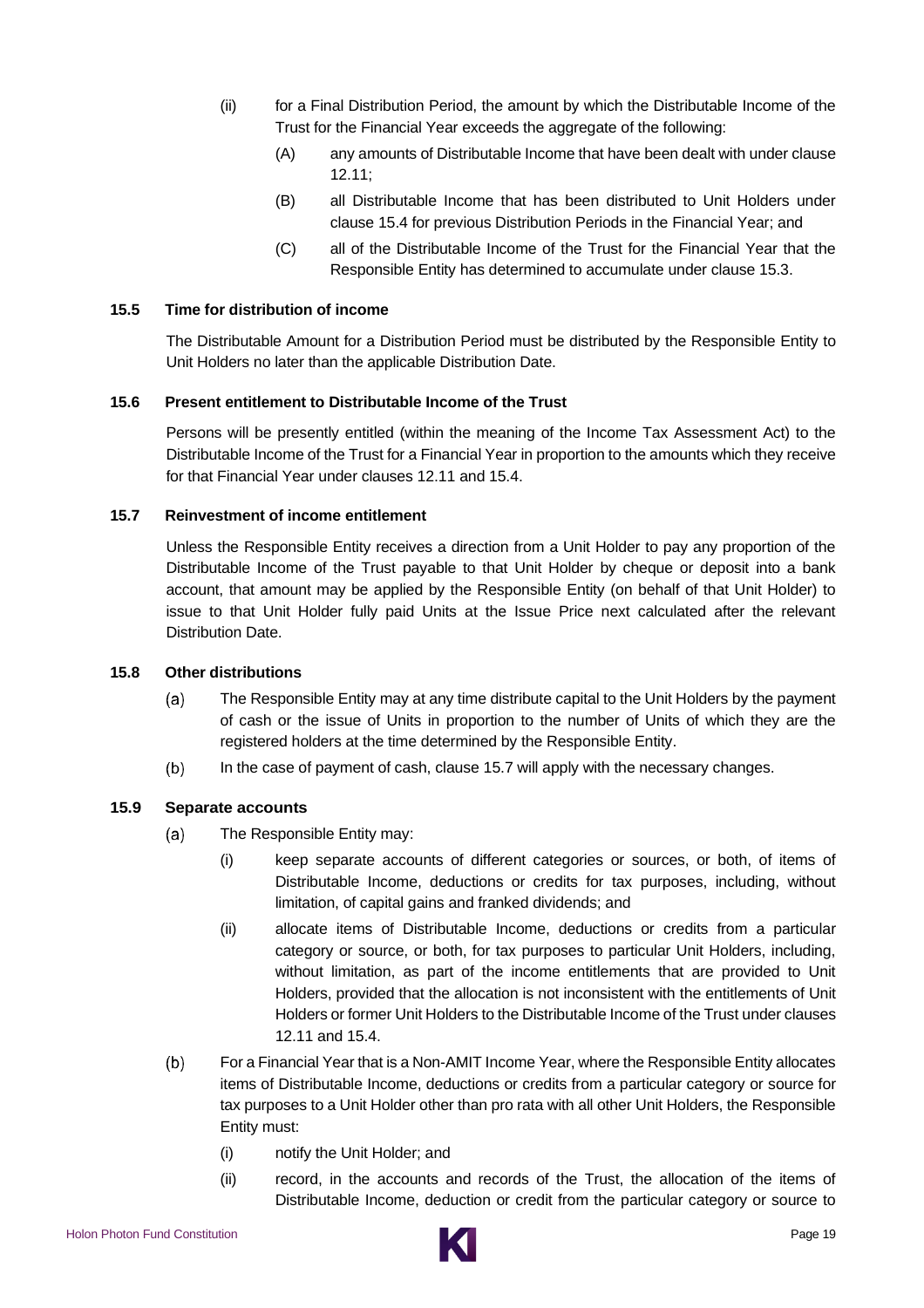the Unit Holder.

# <span id="page-23-0"></span>**15.10 Classification of items**

Without limiting clause [15.1,](#page-20-2) the Responsible Entity has the power to determine:

- $(a)$ the classification of any item as being Distributable Income or otherwise;
- $(b)$ the extent to which reserves or provisions need to be made;
- $(c)$ whether any item should be recognised as it is received or as it accrues (but not yet received); and
- $(d)$ the character for tax purposes of any Deferred Distribution Amount or any Distributable Income that the Responsible Entity determines to accumulate under clause [15.3.](#page-21-0)

# <span id="page-23-2"></span><span id="page-23-1"></span>**15.11 Attribution of income under AMIT Regime - basis for attribution**

- For any AMIT Income Year, the Responsible Entity must, following the end of the Financial  $(a)$ Year, attribute all of the Trust Components and Determined Trust Components of the Trust, or each class of Units in the Trust where there is an AMIT Class Election in force, to the Unit Holders or former Unit Holders under the AMIT Regime.
- <span id="page-23-3"></span>The Responsible Entity undertakes to perform attribution under clause [15.11\(a\)](#page-23-2) in  $(b)$ accordance with the following principles:
	- (i) the amount of each Unit Holder's or former Unit Holder's Member Components and Determined Member Components of a particular character is so much of the Trust's Determined Trust Component of that particular character as is attributable to the units in the Trust held by the Unit Holder or former Unit Holder, having regard to the provisions of this Deed;
	- (ii) the attribution must be worked out on a fair and reasonable basis, in accordance with this Deed and any other documents that constitute Constituent Documents for the Trust; and
	- (iii) the Responsible Entity must not attribute any part of a Determined Trust Component to a Unit Holder or former Unit Holder because of the tax characteristics of the Unit Holder or former Unit Holder.
- $(c)$ Subject to clause [15.2,](#page-20-3) but without limiting the generality of clause [15.11\(b\),](#page-23-3) the Responsible Entity must attribute in respect of an AMIT Income Year:
	- (i) to each Unit Holder or former Unit Holder who has received an Accrued Income Entitlement under clause [12.11,](#page-15-3) so much of the Determined Trust Components of the Trust or the relevant class of Units (where there is an AMIT Class Election in effect) as are reflected in any Accrued Income Entitlements that the Unit Holder or former Unit Holder has received for Units redeemed during the Financial Year;
	- (ii) to each Unit Holder or former Unit Holder who has received a distribution of Distributable Income under clause [15.4,](#page-21-1) so much of the Determined Trust Components of the Trust or the relevant class of Units (where there is an AMIT Class Election in effect) as are reflected in any distributions of Distributable Income that the Unit Holder or former Unit Holder has received during the Financial Year under clause [15.4;](#page-21-1) and
	- (iii) to each Unit Holder or former Unit Holder of the Trust at a time or times specified in clause [15.3\(c\)](#page-21-3) (**Relevant Time**), so much of the Determined Trust Components of the Trust or the relevant class of Units (where there is an AMIT Class Election in effect) for the Financial Year as the Responsible Entity reasonably determines are reflected in any distributions of Distributable Income that the Unit Holder or former Unit Holder would have received at the Relevant Time under clause [15.4,](#page-21-1) if the Relevant Time was the end of a Distribution Period of the Trust and the amount

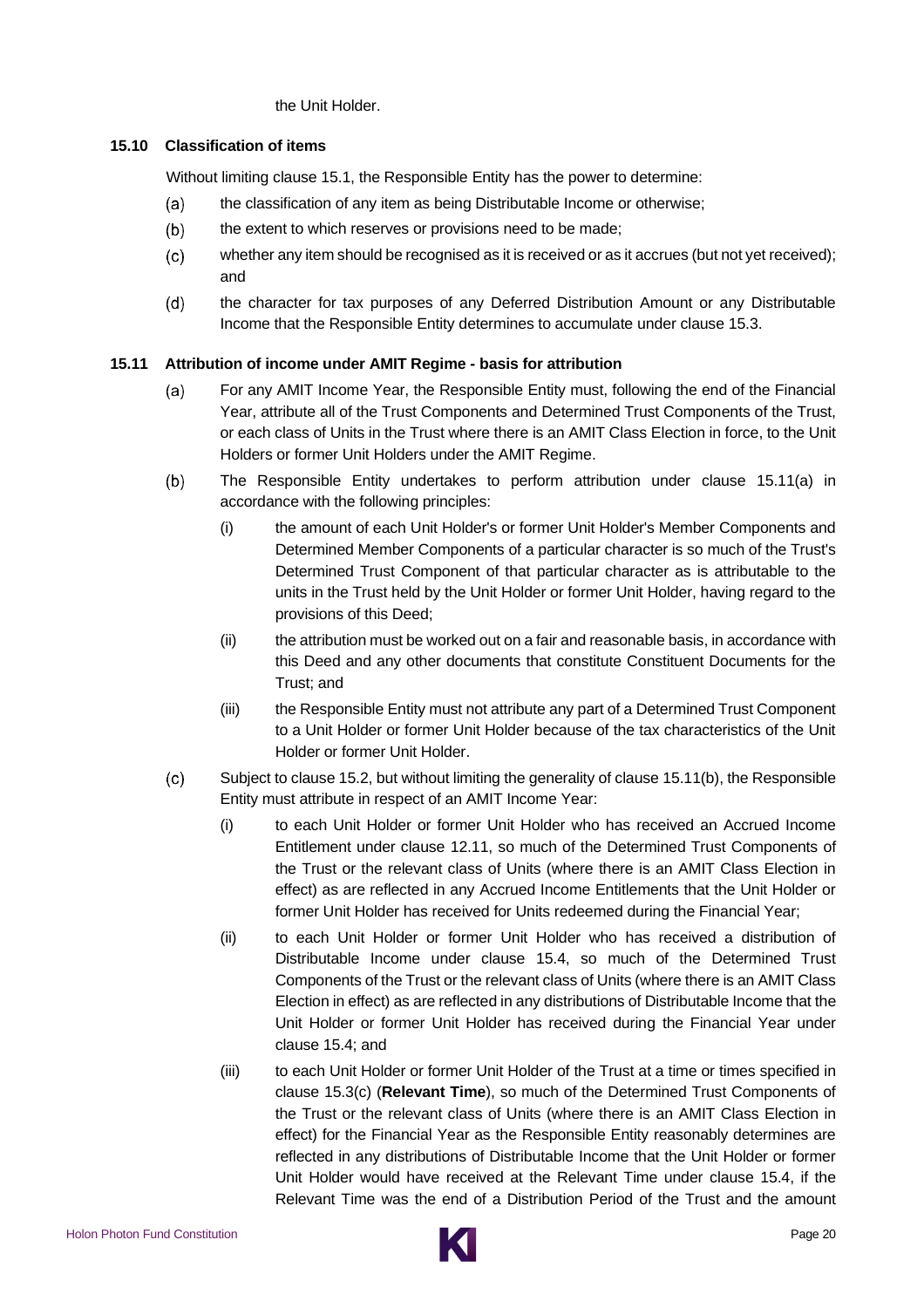accumulated under clause [15.3\(a\)](#page-21-2) were the Distributable Amount for that Distribution Period.

# <span id="page-24-0"></span>**15.12 Attribution of income under AMIT Regime - AMIT Class Election**

Where there is an AMIT Class Election in effect. and without limiting the generality of clause [15.11:](#page-23-1)

- in calculating the Determined Trust Components of each class of Units, the Responsible  $(a)$ Entity must only take any fees, costs and expenses that are properly referable to a class of Units in determining the Determined Trust Components of that class of Units and not any other class of Units; and
- $(b)$ the Responsible Entity must only attribute Determined Trust Components of a particular class of Units to Unit Holders or former Unit Holders of that class of Units and not any other class of Units.

# <span id="page-24-1"></span>**15.13 Attribution of income under AMIT Regime - Unit Holder objections**

If a Unit Holder or former Unit Holder makes an objection or proposed objection as to how the Responsible Entity attributes the Trust Components and Determined Trust Components of the Trust under the AMIT Regime for an AMIT Income Year:

- $(a)$ the Unit Holder or former Unit Holder must:
	- (i) provide the Responsible Entity with written notice of the Unit Holder's or former Unit Holder's intention to make an objection at least five Business Days prior to notifying the Commissioner of Taxation of its objection;
	- (ii) include, in the notice provided to the Responsible Entity, a summary of the reasons why the Unit Holder or former Unit Holder considers the attribution to be inappropriate;
	- (iii) provide to the Responsible Entity any information the Responsible Entity reasonably requests for the Unit Holder's or former Unit Holder's objection or proposed objection and proceeding for the objection;
	- (iv) consent to the Responsible Entity becoming a party to any proceedings with the Commissioner of Taxation relating to the objection;
	- (v) indemnify the Responsible Entity against all costs and liabilities incurred by the Responsible Entity as a result of the objection or proposed objection; and
	- (vi) do, or omit to do, any other acts, matters or things as the Responsible Entity reasonably requests in order to appropriately protect the interests or rights of other Unit Holders or former Unit Holders of the Trust for the objection, proposed objection or any proceedings arising from the objection;
- $(b)$ the Responsible Entity may take the actions as it considers necessary, appropriate or reasonable to provide for the rights and interests of other Unit Holders or former Unit Holders of the Trust to be protected, including in dealings with the Commissioner of Taxation; and
- the Responsible Entity may amend its attribution of income for tax purposes to Unit Holders  $(c)$ based on the Responsible Entity's determination of what attribution is appropriate, and take the actions as the Responsible Entity determines is necessary to give effect to the amended attribution, including issuing or reissuing AMMA Statements to Unit Holders.

# <span id="page-24-3"></span><span id="page-24-2"></span>**15.14 Classification of Distributable Income**

 $(a)$ The Responsible Entity may identify and classify into categories all or any part of the Distributable Income and any items constituting or relating to the Assets, and may account separately for each category. These categories can be based on any characteristics the Responsible Entity decides are capable of permitting differentiation from any other category, and may include the following without limitation:

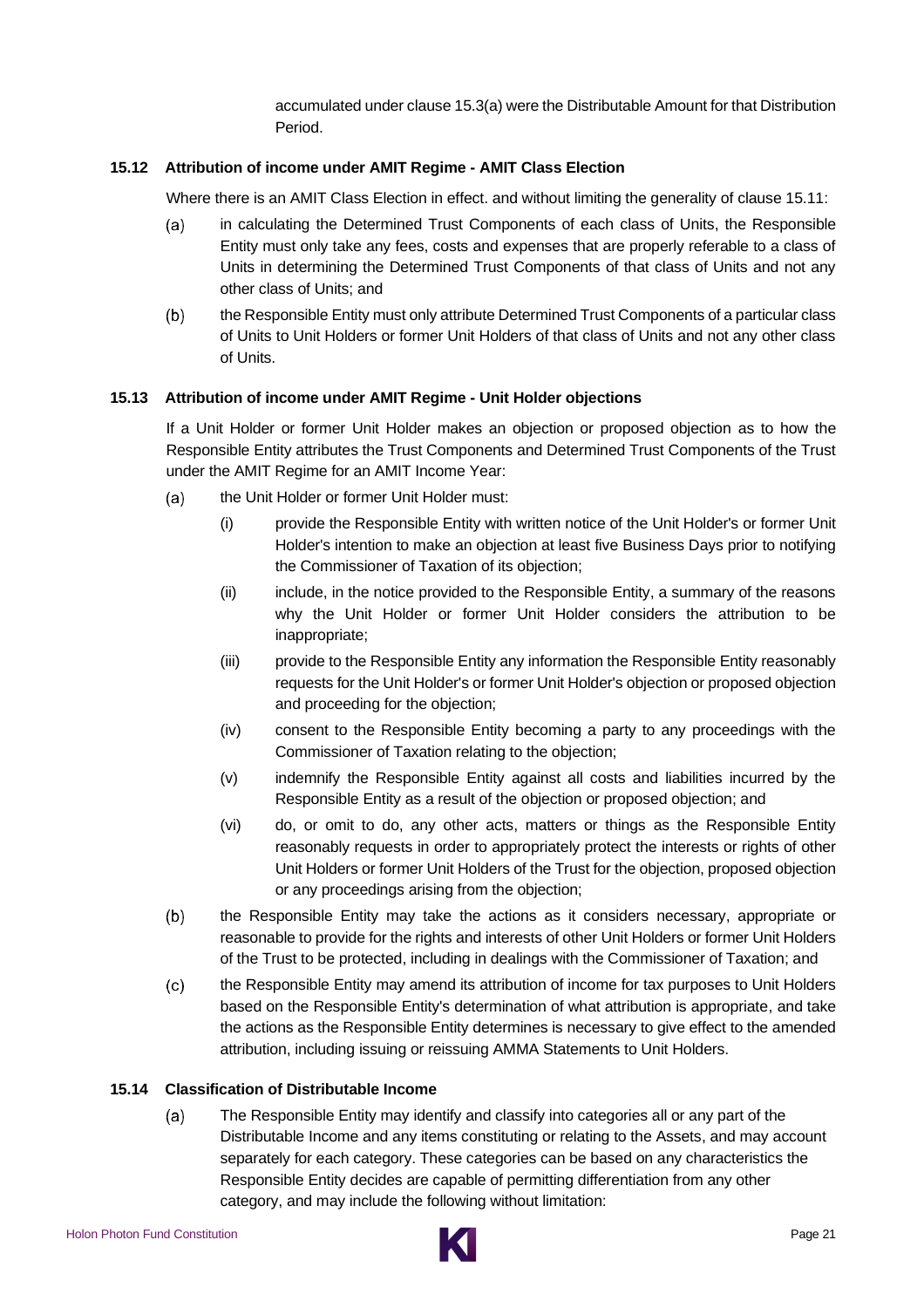- (i) amounts of income or ordinary income or statutory income (whether or not assessable), and amounts deductible on income account, or amounts deductible as capital allowances or otherwise as capital expenditure;
- (ii) any capital gains, and capital losses or items otherwise deductible or dealt with on capital account;
- (iii) any distribution (whether franked or unfranked under the Tax Act);
- (iv) interest, including any amount treated as interest under the Tax Act;
- (v) rent; and
- (vi) income, including a capital gain, which has either an Australian source or a source outside Australia or to which a foreign tax offset or other credit attaches.

The Responsible Entity may also allocate losses, costs, expenses and outgoings, including capital losses and allowable deductions, of the Trust among all or any of these categories.

- <span id="page-25-4"></span> $(b)$ The Responsible Entity may determine that all or part of an Income Entitlement of a Member or Former Member will be comprised of amounts from one or more categories or sources under clause [15.14\(a\)](#page-24-3) (taking into account any Expenses and losses allocated to the category or source). The Responsible Entity must advise the Unit Holder or former Unit Holder of the amount their Income Entitlement is comprised from a category or source.
- For the avoidance of doubt, the determination under clause [15.14\(b\)](#page-25-4) by the Responsible  $(c)$ Entity is effective to give the Unit Holder or former Unit Holder a vested and indefeasible interest in the amounts.

# <span id="page-25-0"></span>**15.15 Unders/Overs**

The Responsible Entity must address any Unders or Overs that arise for an AMIT Income Year in accordance with the AMIT Regime. Subject to the Corporations Act, the Responsible Entity is not liable to any Unit Holder or former Unit Holder with respect to how it addresses any Unders or Overs provided that the Responsible Entity addresses them in accordance with the AMIT Regime and irrespective of whether any choices made by the Responsible Entity results in a different attribution outcome for the Unit Holder than if the Responsible Entity had not made the choice, or had made the choice in a different way.

# <span id="page-25-1"></span>**15.16 Liability**

To the maximum extent permitted by law, provided the Responsible Entity was acting in the proper performance of its duties, the Responsible Entity does not incur any liability, is not obliged to account to anyone (including any Unit Holder or former Unit Holder) and is not liable for any loss or damage to any Unit Holder or former Unit Holder:

- $(a)$ as a result of the exercise of any discretion or power under this clause [15,](#page-20-1) to the extent that the exercise of the discretion or power is necessary for, or incidental to the Trust being operated in a manner permitted by the AMIT Regime, or is exercised under the AMIT Regime for an AMIT Income Year; or
- $(b)$ for any determination of fact or law made as part of, or as a consequence of, the exercise of a discretion or power despite any error or miscalculation in any provision made for Tax.

# <span id="page-25-2"></span>**16. Remuneration**

# <span id="page-25-3"></span>**16.1 Responsible Entity's fee**

 $(a)$ The Responsible Entity will be paid out of the income or capital of the Trust, an annual fee not exceeding an amount equal to 2% of the Net Asset Value of the Trust. This fee will accrue daily and be payable monthly in arrears.

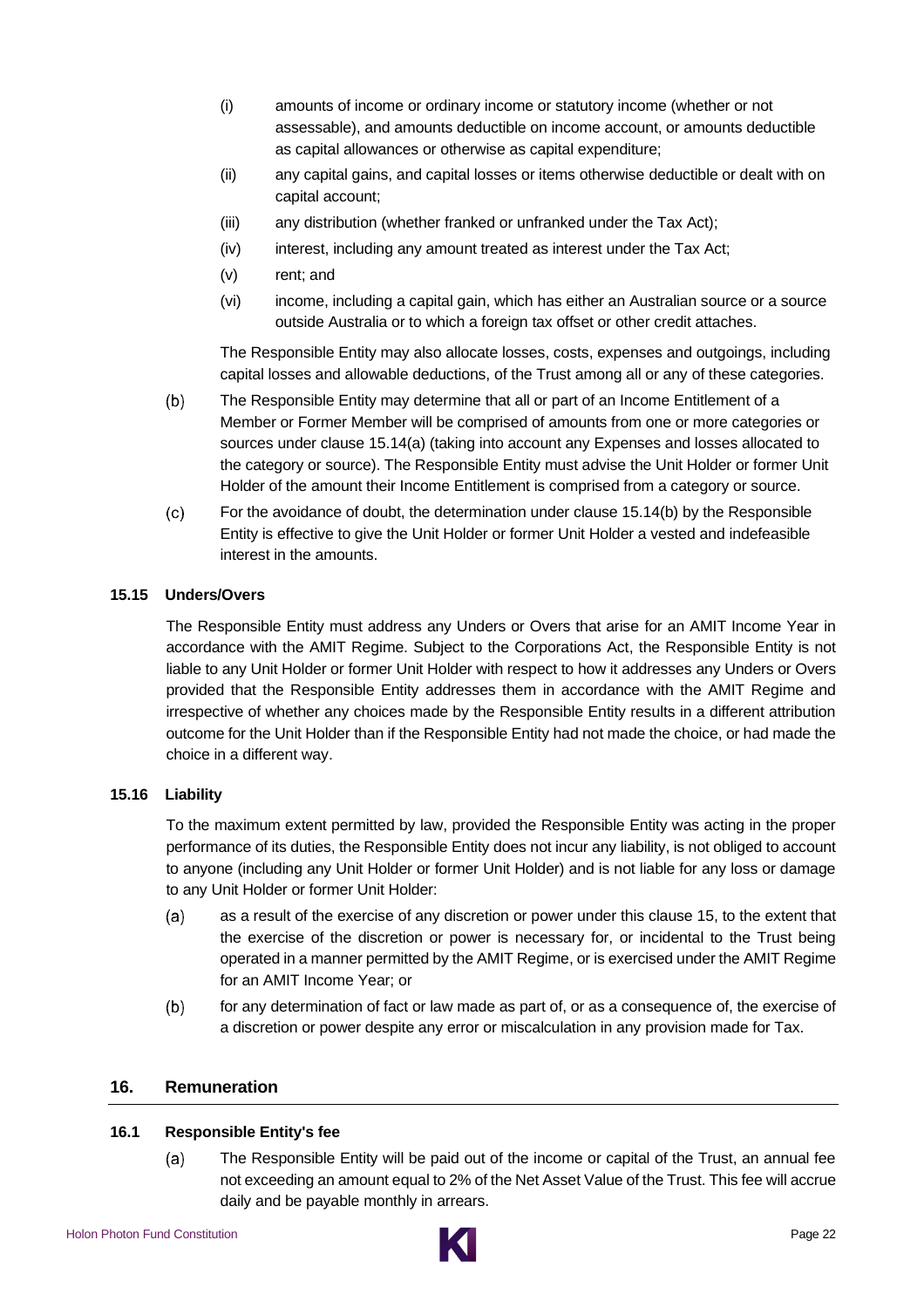$(b)$ The Responsible Entity's fee will continue to be paid up to the date of completion of the final winding up of the Trust.

# <span id="page-26-0"></span>**16.2 Reimbursement and indemnity**

The Responsible Entity will be paid or reimbursed out of the Trust Fund on a full indemnity basis for all expenses and liabilities which it may incur in connection with the Trust or in performing its obligations or exercising its powers under this Deed including in connection with the following matters:

- cheques, certificates, investment advices, accounts, distribution statements, and other  $(a)$ communications;
- $(b)$ registers, accounting and other records;
- Unit Holder meetings;  $(c)$
- $(d)$ any transaction or proposed transaction for the Trust, including, without limitation, the acquisition, disposition and management of assets of the Trust;
- $(e)$ accounts;
- $(f)$ the payment of any performance fees payable for investment management services (whether provided by the Trustee acting in that capacity or otherwise);
- $(q)$ taxes, rates, charges (including bank charges), duties and other imposts, including any goods and services or similar tax collectable from, or incurred or payable by, the Responsible Entity in connection with the Trust, or the management or administration of the Trust (including taxes payable by the Responsible Entity for its fees and reimbursable expenses);
- $(h)$ regulatory compliance, including conversion of the Trust to a managed investment scheme;
- $(i)$ any restructuring or listing of the Trust;
- $(i)$ offers or invitations, to apply for, or issues, redemptions or transfers of, Units;
- $(k)$ delegates, agents, consultants, experts, advisers and other persons retained or appointed by the Responsible Entity, including without limitation, legal and accounting advisers and members of any Compliance Committee;
- $(1)$ researching property and securities markets;
- $(m)$ this Deed;
- $(n)$ custody of the Trust Fund;
- $(o)$ computer hardware, software and other equipment (including development and maintenance of internet facilities);
- $(p)$ any court proceedings, arbitration or dispute;
- $(q)$ retirement or removal of the Responsible Entity;
- Compliance Committees;  $(r)$
- $(s)$ preparing documentation for the Trust and the Trust Fund;
- insurances, including insurance premiums payable for insurance policies for the Responsible  $(t)$ Entity, its directors, and Compliance Committee members;
- $(u)$ promoting the Trust to, or communicating with, Unit Holders, potential investors and their advisers;
- $(v)$ Unit Holder complaints resolution;
- $(w)$ provision of guarantees and indemnities by the Responsible Entity (including any indemnity given to a retiring trustee of the Trust); and
- $(x)$ travel and accommodation expenses.

#### <span id="page-26-1"></span>**16.3 Payments to Associates**

Payments under clause [16.2](#page-26-0) may be made to an Associate of the Responsible Entity.

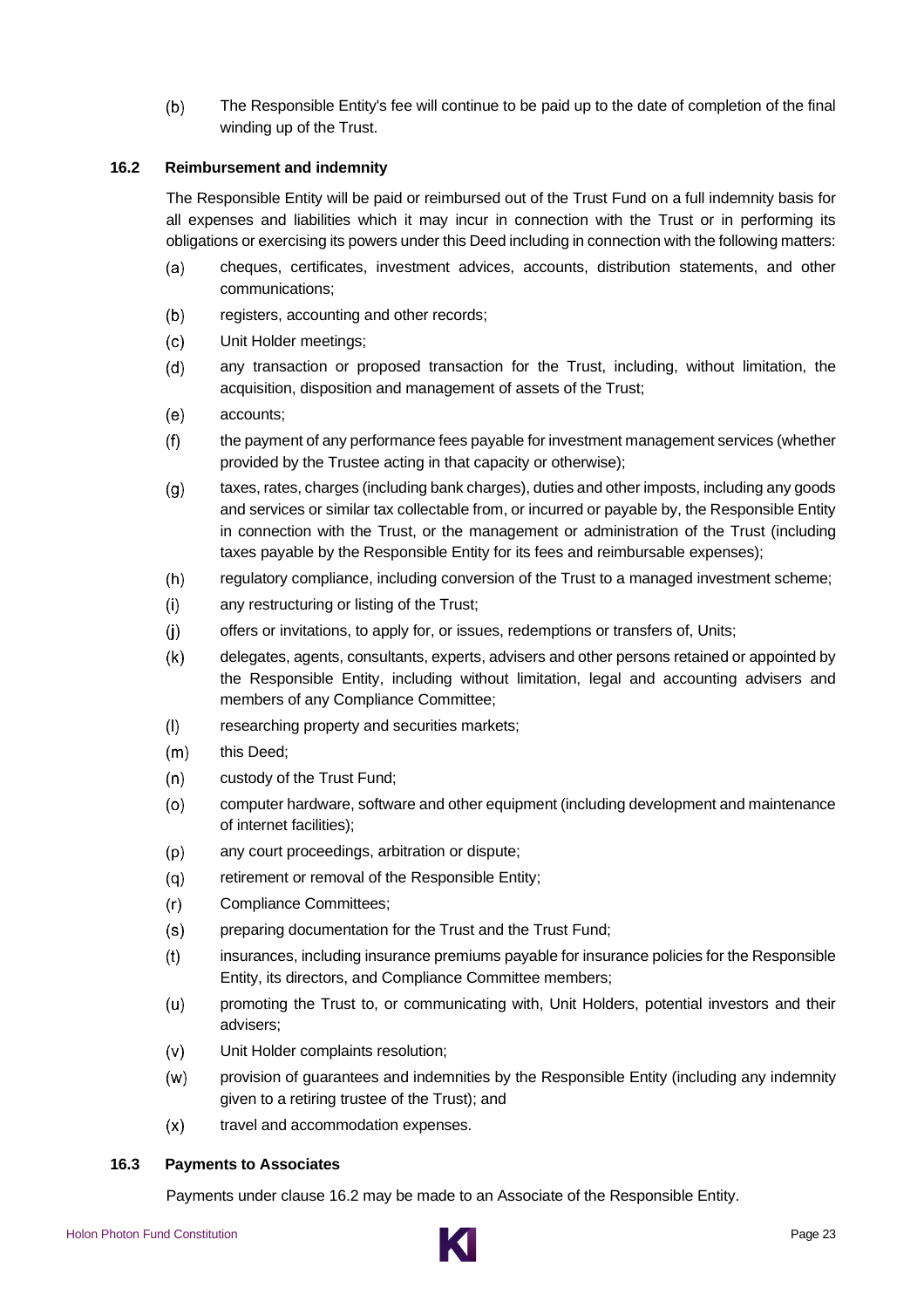# <span id="page-27-0"></span>**16.4 Compliance Committee**

Subject to the Corporations Act, the Responsible Entity may reimburse or indemnify out of the Trust Fund any member of the Compliance Committee for any cost, expense or liability incurred in connection with the Trust or their membership of the Compliance Committee.

# <span id="page-27-1"></span>**16.5 Waiver or postponement**

The Responsible Entity may waive or postpone payment of all or part of its fee under clause [16.1](#page-25-3) or reimbursement under clause [16.2](#page-26-0) on the terms and conditions it determines in its absolute discretion.

#### <span id="page-27-2"></span>**16.6 Rebate**

The Responsible Entity may waive, assign or rebate all or part of its fee under clause [16.1](#page-25-3) in favour of any person (including one or more Unit Holders) on the terms and conditions it determines in its absolute discretion.

# <span id="page-27-3"></span>**17. Retirement and removal of Responsible Entity**

# <span id="page-27-4"></span>**17.1 Removal of Responsible Entity**

The Responsible Entity must retire as responsible entity in any of the circumstances specified in the Corporations Act.

# <span id="page-27-5"></span>**17.2 Retirement of Responsible Entity**

The Responsible Entity may retire as responsible entity subject to compliance with the requirements of the Corporations Act.

# <span id="page-27-6"></span>**17.3 Appointment of new Responsible Entity**

On the retirement of the Responsible Entity under clause [17.2,](#page-27-5) the Responsible Entity may, subject to compliance with the requirements of the Corporations Act, appoint some other corporation to be the Responsible Entity.

# <span id="page-27-7"></span>**17.4 Retirement Payment**

The Responsible Entity will, in consideration of its retirement as a responsible entity, be entitled to agree with an incoming responsible entity to be remunerated by, or to receive a benefit from, the incoming responsible entity and will not be required to account to Unit Holders for this remuneration or benefit.

# <span id="page-27-8"></span>**18. Responsible Entity's powers, liabilities and indemnities**

#### <span id="page-27-9"></span>**18.1 General Provisions**

- Without prejudice to its rights under clause [16.2,](#page-26-0) the Responsible Entity will be indemnified  $(a)$ out of the Trust Fund for all liabilities incurred by it, or on its behalf, to the extent to which the liabilities are incurred for the proper performance of the Responsible Entity's duties.
- $(b)$ The Responsible Entity may rely on the validity of any document (including any electronic communication) unless it reasonably believes the document not to be genuine.
- The Responsible Entity is not under any liability for failure to perform any act if prevented by  $(c)$ law.
- $(d)$ The Responsible Entity is not liable to account for any payment or retention of moneys made in good faith, or to meet a liability, to a duly empowered fiscal authority.

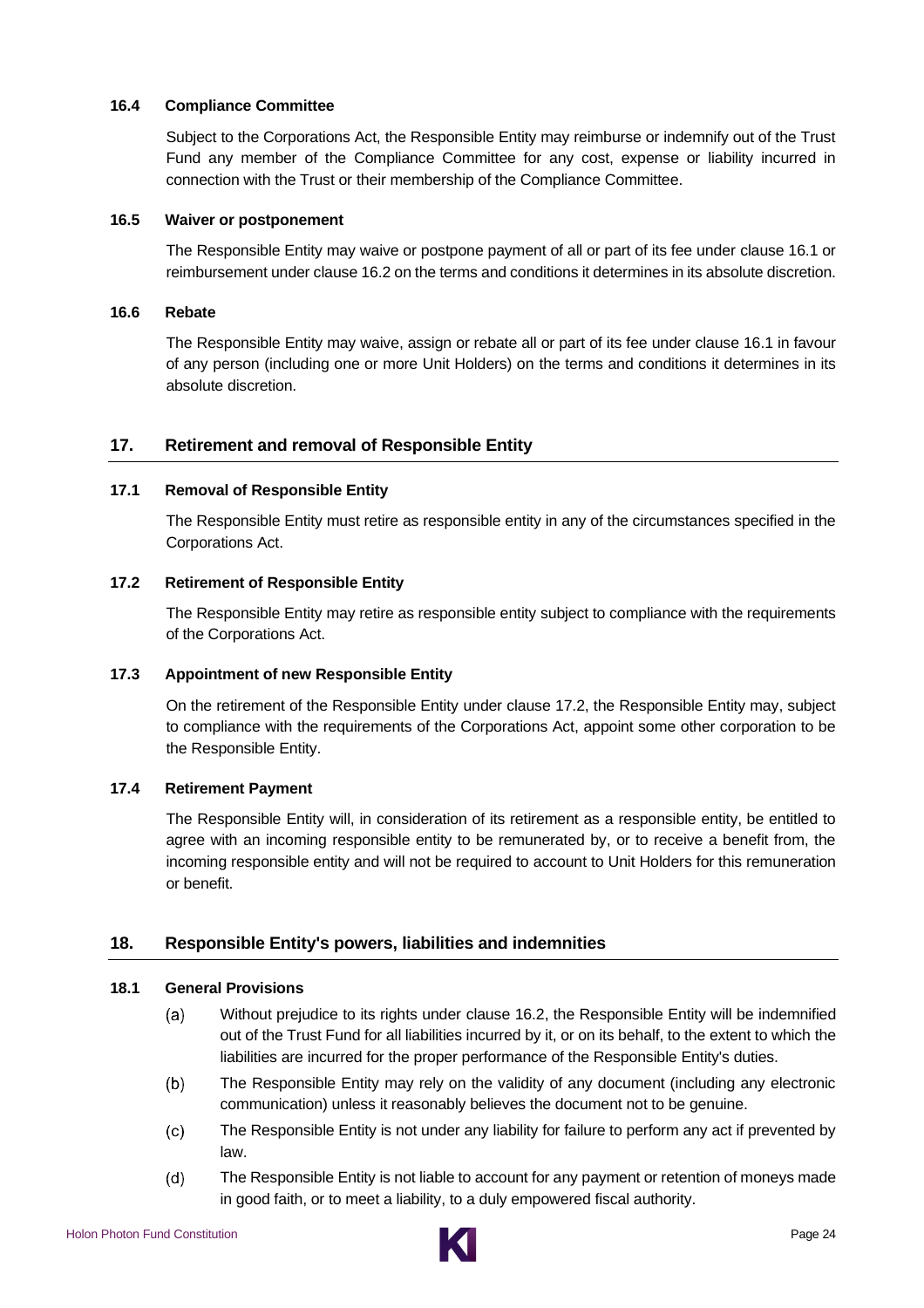- $(e)$ The Responsible Entity may rely upon the advice of counsel or solicitors for any matter in connection with the Trust (including the interpretation of this Deed).
- $(f)$ The Responsible Entity may rely on advice or information from any bankers, accountants, auditors, valuers and other persons consulted by the Responsible Entity who is believed in good faith to be expert in the matters upon which they are consulted and who are independent of the Responsible Entity.
- $(g)$ The Responsible Entity is not obliged to enter into any transaction unless its personal liability is excluded or limited as required by it.

## <span id="page-28-0"></span>**18.2 Recovery of duties, charges etc**

The Responsible Entity will not be required to undertake any transaction for a Unit Holder unless the Unit Holder has paid or provided for to the Responsible Entity's satisfaction all duties, taxes and the like for the transaction.

## <span id="page-28-6"></span><span id="page-28-1"></span>**18.3 Responsible Entity's interest in the Trust and in transactions**

- The Responsible Entity and its Associates may hold Units.  $(a)$
- $(b)$ Nothing in this Deed restricts the Responsible Entity or its Associates from:
	- (i) dealing with the Trust or any Unit Holder; or
	- (ii) being interested in any contract or transaction with the Trust or any Unit Holder or retaining for its own benefit any profits or benefits derived from any contract or transaction; or
	- (iii) acting in the same or a similar capacity for any other scheme.
- $(c)$ Without limiting the effect of paragraph [\(b\),](#page-28-6) the Responsible Entity may deal with itself for the Trust Fund where it is acting in different capacities.

#### <span id="page-28-2"></span>**18.4 Extent of Responsible Entity's discretion**

The Responsible Entity has absolute discretion as to how and when to exercise its powers.

#### <span id="page-28-3"></span>**18.5 Limitation of Responsible Entity's liability**

Subject to the Corporations Act, except in the case of its own fraud, negligence, breach of duty or breach of trust, the Responsible Entity will not be liable to Unit Holders to any greater extent than the extent to which it is entitled to be and is in fact indemnified for the liability out of the Trust Fund.

# <span id="page-28-4"></span>**18.6 Restriction on Responsible Entity's liability**

Any limitation of the Responsible Entity's liability contained in this Deed is subject to the following qualifications:

- $(a)$ the limitation of liability will only operate to the extent permitted by law; and
- $(b)$ in no way the limitation of liability purports to exclude, or reduce, its liability under the Corporations Act.

# <span id="page-28-5"></span>**18.7 GST**

If the Responsible Entity is or becomes liable to pay GST for any supply under or in connection with this Deed then, in addition to any fee or other amount or consideration payable to the Responsible Entity for the supply, the Responsible Entity is entitled to be paid out of the Assets an additional amount on account of GST, the amount to be calculated by multiplying the fee, amount or consideration for the part of the supply which is a taxable supply for GST purposes by the prevailing rate of GST. This clause does not apply to supplies where the fees are expressed as GST inclusive

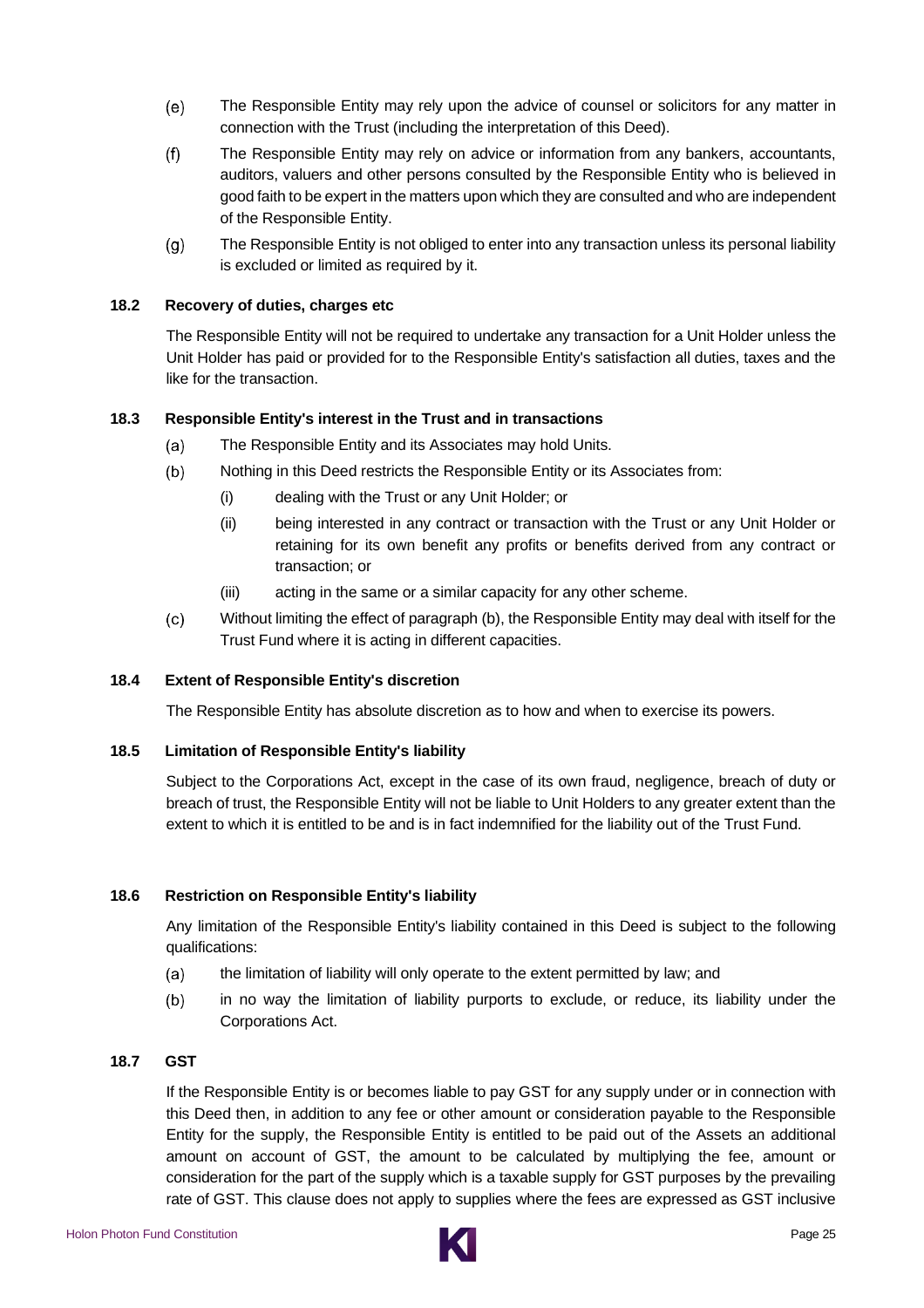in this Deed.

#### <span id="page-29-0"></span>**18.8 GST- inclusive amounts**

For any fee that is expressed as GST inclusive in this Deed, in the event of an increase in the rate of GST, the new GST inclusive fee is determined by converting the existing GST inclusive fee to a GST exclusive figure (based on the GST rate immediately prior to the new prevailing GST rate) and multiplying it by  $(1 + n)$  where "n" is the new prevailing rate of GST (expressed as a decimal).

# <span id="page-29-1"></span>**18.9 Input tax credits**

If the Responsible Entity is not entitled to an input tax credit for the amount of any GST charged to or recovered from the Responsible Entity by any person, or payable by the Responsible Entity by way of reimbursement of GST referable directly or indirectly to any supply made under or in connection with this Deed, the Responsible Entity is entitled to recover from the Trust by way of reimbursement an additional amount equivalent to the amount of the input tax. The recovery of the additional amount comprises part of the consideration for a supply by the Responsible Entity to the Trust treated as separate entities in accordance with Division 184 of the GST Act and for the purposes of the GST Act. This does not affect the character of the payment as an exercise of the Responsible Entity's right of indemnity from the Assets for other purposes of this Deed and the Corporations Act.

# <span id="page-29-2"></span>**19. Meetings**

## <span id="page-29-3"></span>**19.1 Convening and conducting of meetings**

- $(a)$ The Responsible Entity may at any time convene a meeting of Unit Holders and must do so if required by the Corporations Act or if the Trust or a Listed class is Quoted, by the Exchange Rules. Meetings of Unit Holders may be convened and conducted in the manner as the Responsible Entity in its discretion determines, including requirements for proxies and their use.
- $(b)$ Accidental omission to give notice to, or the non-receipt of notice of meeting by a Unit Holder will not invalidate the meeting.
- $(c)$ The chairman may adjourn a meeting for any reason to the place and time as they think fit. Subject to the Corporations Act, adjournment of a meeting need not be notified to Unit Holders.
- $(d)$ The quorum for a meeting of Unit Holders will be two (2) Unit Holders or where a meeting of a class, two (2) Unit Holders of the class, at all times during the meeting present in person or by proxy or, in the case of a body corporate, by representative, collectively holding at least 10% (or in the case of a meeting convened to pass a resolution to remove the Responsible Entity, 51%) by value of the Units in issue at the time prior to the date of the meeting of the Trust or class (as applies), as is determined by the Responsible Entity.
- If a poll is demanded, it will be taken in the manner and time as the chairman directs.  $(e)$
- $(f)$ In the case of equality of votes, the chairman has a casting vote.

#### <span id="page-29-4"></span>**19.2 Proxies**

- $(a)$ An appointment of a proxy or representative of a body corporate must be signed in the manner the Responsible Entity requires.
- $(b)$ The Responsible Entity may determine that proxies may be received less than 48 hours before the meeting.
- $(c)$ No proxy is valid after the expiration of 12 months from the date of its execution.

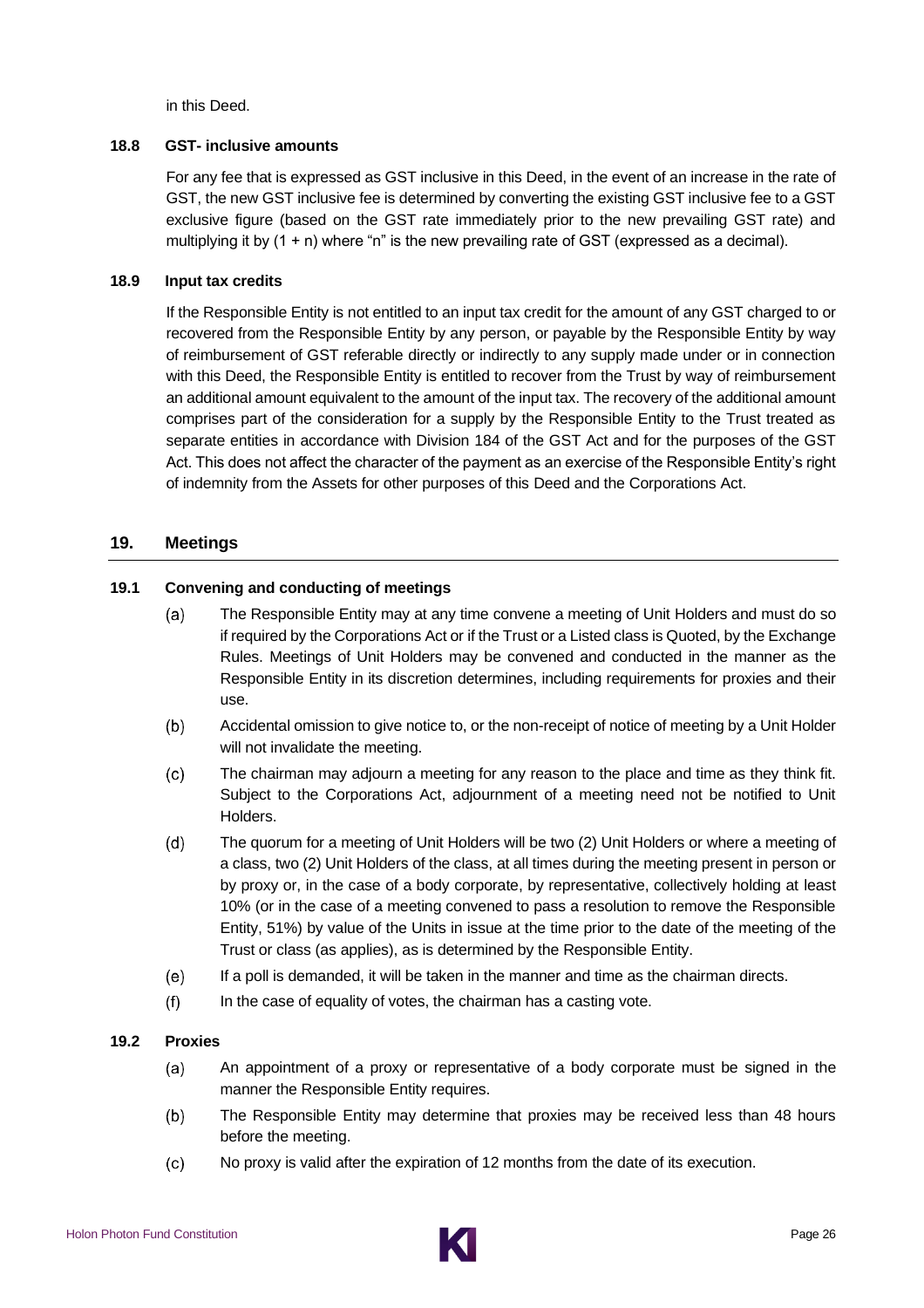# <span id="page-30-0"></span>**19.3 Form and effect of resolutions**

- $(a)$ A resolution passed at a meeting of Unit Holders of the Trust or of a class is binding on all Unit Holders of the Trust or class (as applies), whether or not present at the meeting. The decision of the chairman on any matter is final.
- If all Unit Holders of the Trust or a class have signed a resolution, that resolution is deemed  $(b)$ to have been passed by the requisite majority of Unit Holders at a meeting of Unit Holders of the Trust or class (as applies) on the day and at the time at which the resolution was last signed by a Unit Holder. The resolution may consist of several documents in the same form, each signed by one or more Unit Holders of the Trust or class (as applies).

# <span id="page-30-1"></span>**20. Amendment to Deed**

This Deed may be modified, or repealed and replaced with a new Deed by:

- Special Resolution of the Unit Holders; or  $(a)$
- $(b)$ the Responsible Entity if the Responsible Entity reasonably considers the change will not adversely affect Unit Holders' rights.

# <span id="page-30-2"></span>**21. Notices**

Subject to the Corporations Act, the Responsible Entity may determine methods, including electronic methods, of giving notices to Unit Holders and may also determine corresponding rules relating to deemed service and proof of service.

# <span id="page-30-3"></span>**22. Mode of payment of moneys to Unit Holders**

Moneys payable by the Responsible Entity to a Unit Holder may be paid in any manner determined by the Responsible Entity. Payment of moneys in this manner are a good discharge to the Responsible Entity. Any joint Unit Holder may give an effective discharge to the Responsible Entity for the payment.

# <span id="page-30-4"></span>**23. Change of name of Trust**

If a Responsible Entity retires or is removed its successor as Responsible Entity must, unless otherwise approved by the former Responsible Entity, change the name of the Trust to a name that does not imply an association with the former Responsible Entity or its business.

# <span id="page-30-5"></span>**24. Complaints Resolution**

- $(a)$ The Responsible Entity must take all reasonable steps to ensure that there are at all times in force appropriate arrangements for the making and resolution of complaints by Unit Holders in connection with the Trust.
- $(b)$ For the purposes of this clause [24,](#page-30-5) "complaint" includes a complaint for the purposes of Australian Standard ISO 10002-2006 as amended or replaced from time to time.
- $(c)$ Complaints made must be properly considered and dealt with by the Responsible Entity as soon as reasonably practicable and in any event within 30 days from receipt.

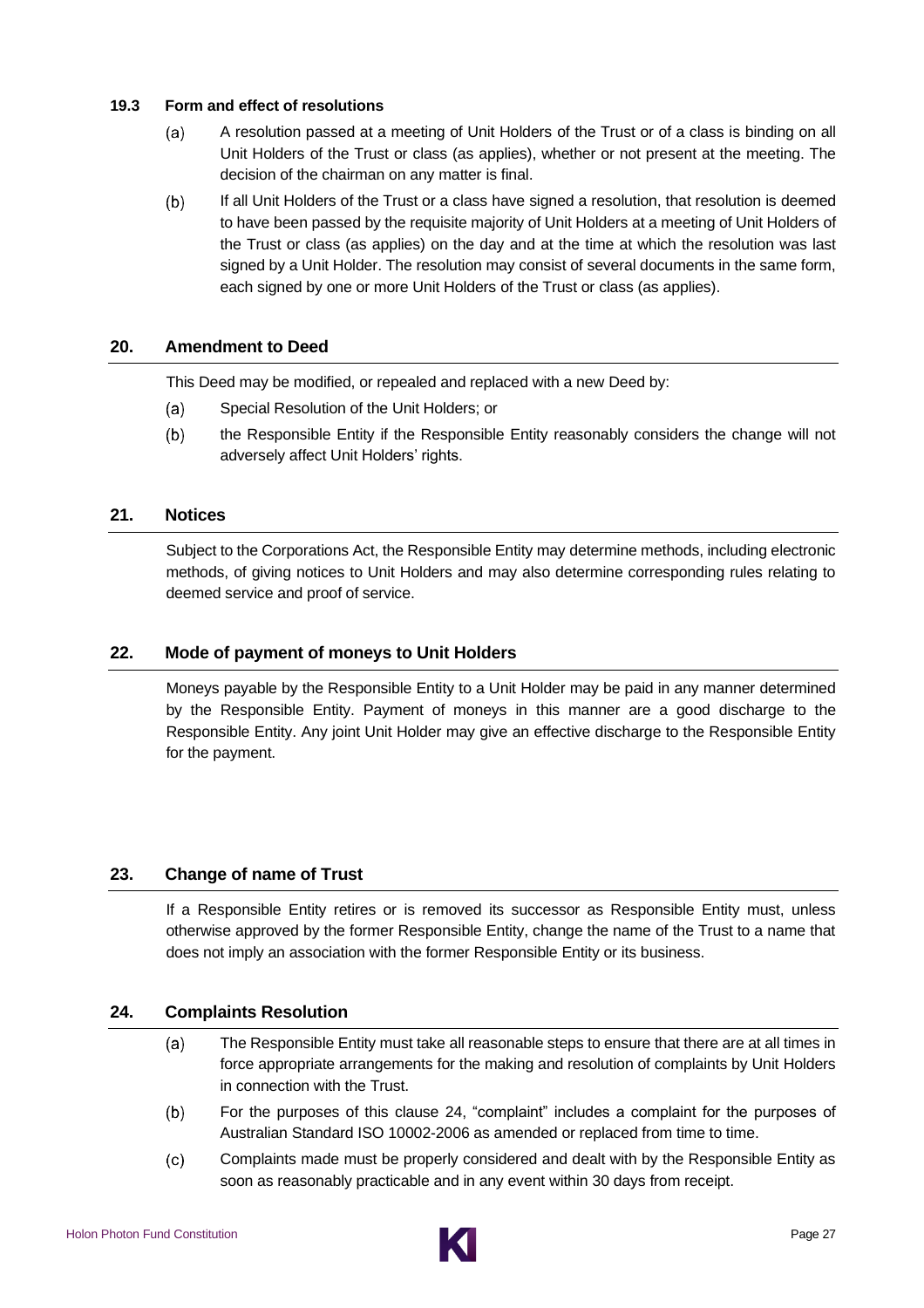- $(d)$ Upon receiving a complaint from a Unit Holder (in whatever form), the Responsible Entity must acknowledge receipt of the complaint to the Unit Holder within 24 hours (or one business day) of receiving it, or as soon as practicable.
- $(e)$ Within 30 Business Days of dealing with a complaint from a Unit Holder, the Responsible Entity will notify the Unit Holder of, and the reasons for, its proposed resolution of the dispute. At the same time, the Responsible Entity will inform the Unit Holder as to what further avenues of complaint are available to the Unit Holder, including notification of an independent external dispute resolution body of which the Responsible Entity is a member.
- $(f)$ In considering a complaint, the Responsible Entity will take into account those of the following factors as relevant to the complaint:
	- (i) any alleged breach of the Corporations Act, this Deed or breach of trust;
	- (ii) legal advice (if any) it has received for that alleged breach;
	- (iii) the supporting material provided by the Unit Holder for the alleged breach;
	- (iv) any material held by the Responsible Entity for the alleged breach; and
	- (v) any other relevant information.
- $(g)$ If the Unit Holder reasonably requests, the Responsible Entity must provide the Unit Holder with an opportunity to inspect any relevant material for the complaint unless to do so would prejudice the Responsible Entity or the Trust.

# <span id="page-31-0"></span>**25. Governing law**

This Deed will be governed by the laws of the State of New South Wales.

# <span id="page-31-1"></span>**26. Severability**

If any provision of this Deed is illegal or invalid because it offends any applicable law:

- $(a)$ if the offending provision can be read down so as to give it a partially valid operation, it must be read down to the extent necessary to achieve that result; and
- $(b)$ in any other case, the offending provision must be severed in which event the remaining provisions will operate as if the severed provision had not been included.

# <span id="page-31-2"></span>**27. Exchange Rules**

# <span id="page-31-3"></span>**27.1 Compliance with Exchange Rules**

While the Trust or a Listed class is Quoted, the Responsible Entity must comply with the Exchange Rules for the issue of holding statements, the transfer and transmission of Units in the Trust or the Listed class and the establishment and maintenance of a register of holders of Units in the Trust or the Listed class.

# <span id="page-31-4"></span>**27.2 Exchange Rules take precedence**

While the Trust or a Listed class is Quoted:

- $(a)$ despite anything contained in this Deed, if the Exchange Rules prohibit an act being done, the act will not be done;
- $(b)$ nothing contained in this Deed prevents an act being done that the Exchange Rules require to be done;
- $(c)$ if the Exchange Rules require an act to be done or not to be done, authority is given for that

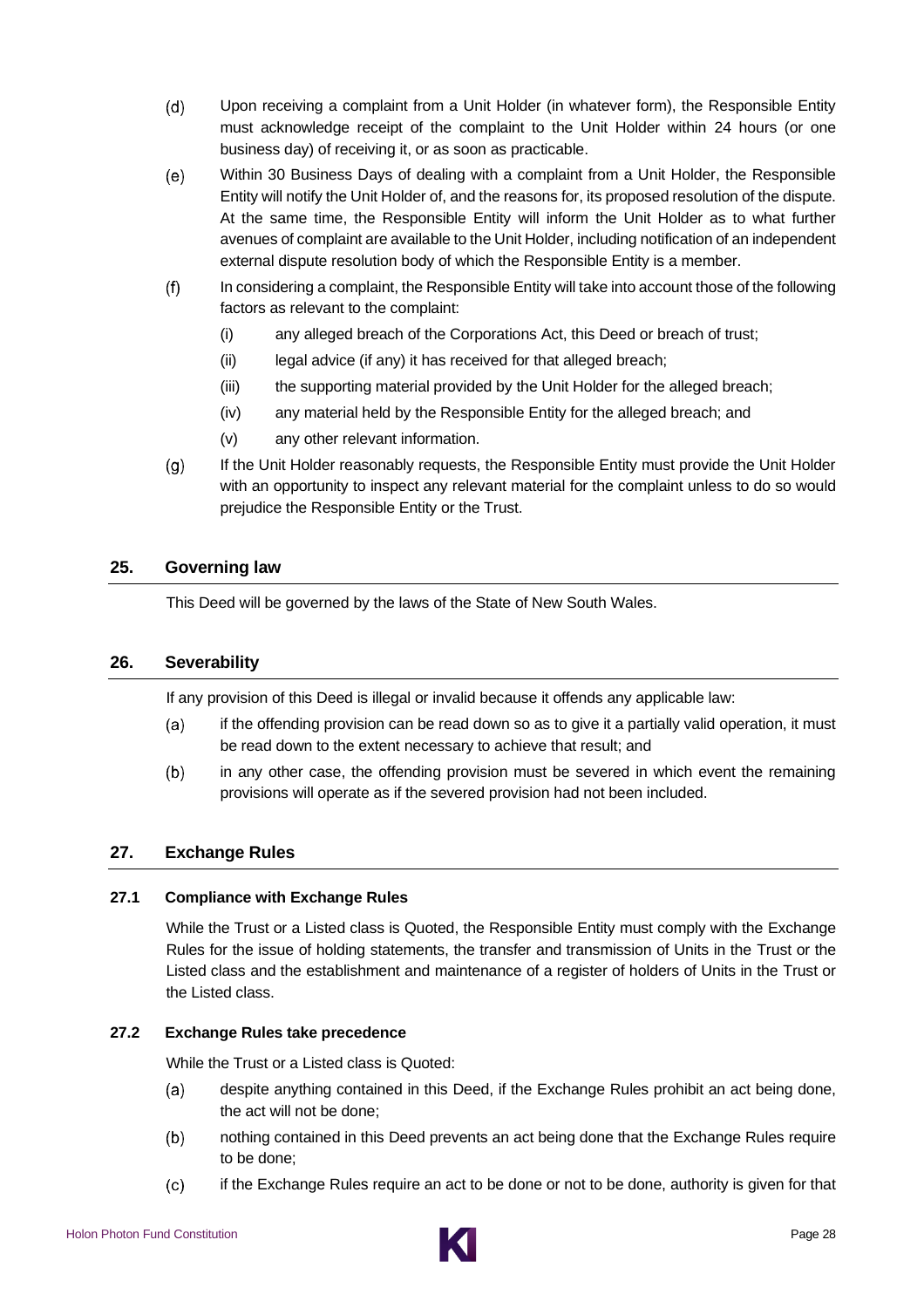act to be done or not to be done (as the case may be);

- $(d)$ if the Exchange Rules require the Deed to contain a provision and it does not contain the provision, the Deed is deemed to contain the provision;
- $(e)$ if the Exchange Rules require the Deed not to contain a provision and it contains the provision, the Deed is deemed not to contain that provision; and
- $(f)$ if any provision of the Deed is or becomes inconsistent with the Exchange Rules, the Deed is deemed not to contain that provision to the extent of the inconsistency.

# <span id="page-32-0"></span>**27.3 Effect of ASIC Class Order relating to constitutions**

In accordance with ASIC Corporations (Chapter 5C – Miscellaneous Provisions) Instrument 2017/125 or its equivalent and for so long as it applies to the Trust or a Listed class, a change in the text of this Deed because of the operation of clause [27.2](#page-31-4) is not a modification of, or the repeal or replacement of the Deed for the purposes of subsections 601GC(1) and 601GC(2) of the Corporations Act.

# <span id="page-32-1"></span>**27.4 Participation in CHESS**

- $(a)$ While the Trust or a Listed class is Quoted, the Responsible Entity may resolve that the Trust or the Listed class will participate in CHESS.
- $(b)$ If the Trust or a Listed class is granted participation in CHESS:
	- (i) the Trust or Listed class as applies must comply with the Exchange Settlement Rules, including the Exchange Settlement Rules for the maintenance of registers, the issuing of holding statements and transfers for its CHESS approved securities;
	- (ii) the Responsible Entity must, in addition to the CHESS sub-register, provide for an issuer sponsored sub-register, or a certificate sub-register or both; and

the Responsible Entity must not in any way prevent, delay or interfere with the generation of a proper transfer for the Trust or Listed class as applies in accordance with the Exchange Settlement Rules or the registration of a paper-based transfer in registrable form (which satisfies the requirements of clause [11.1\)](#page-12-3), except as permitted by clause [11.1\(g\),](#page-13-6) clause [11.2,](#page-13-0) the Exchange Rules or the Exchange Settlement Rules.